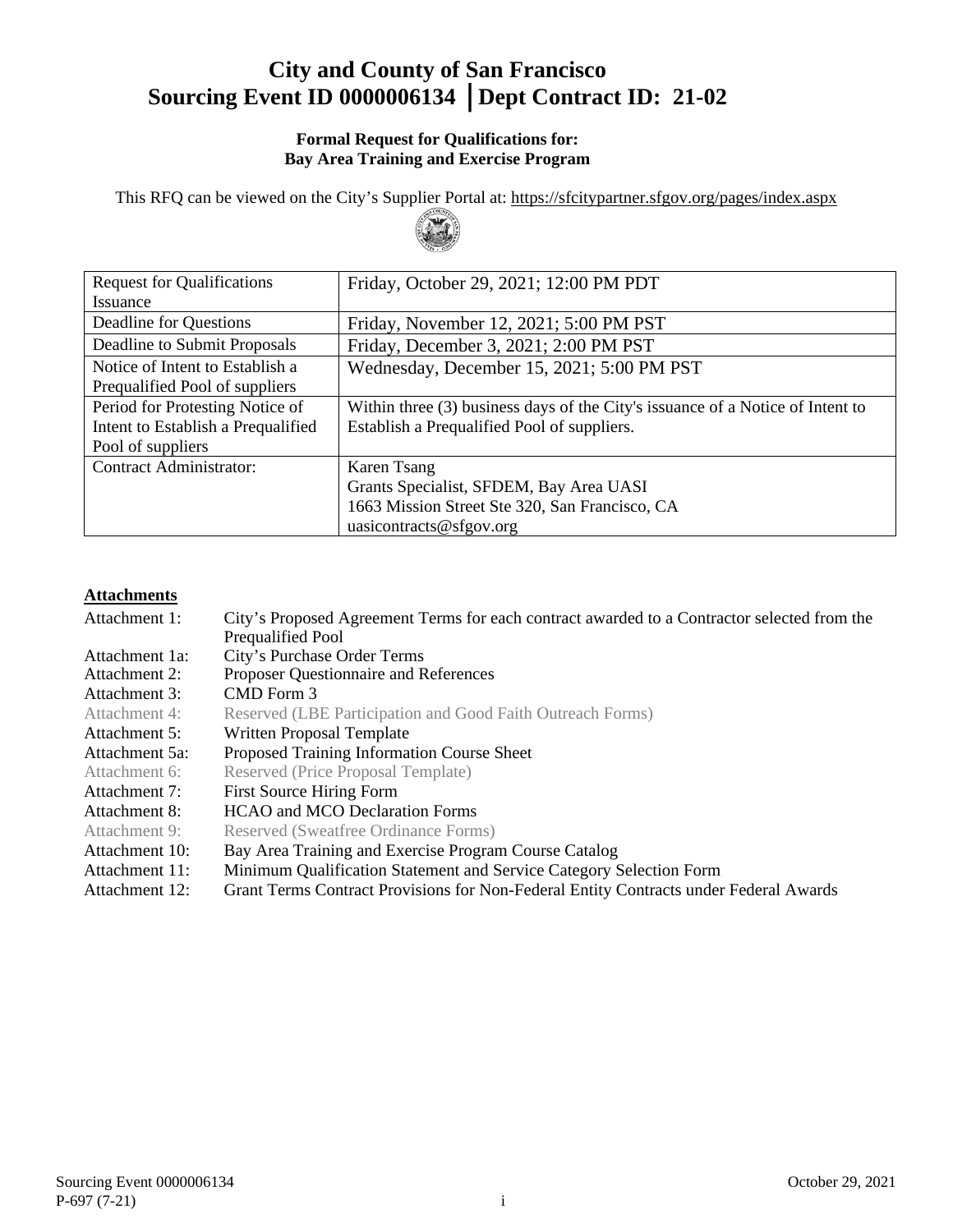#### **Table of Contents**

| Ι.       | <b>Introduction</b>                                                                                               | 1              |
|----------|-------------------------------------------------------------------------------------------------------------------|----------------|
| А.       | General                                                                                                           | 1              |
| В.       | Creation and Duration of the Prequalified Pool                                                                    | 1              |
| C.       | <b>Resulting Contracts</b>                                                                                        | 1              |
| D.       | <b>Cooperative Agreement</b>                                                                                      | 2              |
| Ε.       | <b>Public Disclosure</b>                                                                                          | $\overline{c}$ |
| F.       | Limitation on Communications During RFQ                                                                           | 3              |
| G.       | RFQ Schedule                                                                                                      | 3              |
| Η.       | How to Register as a City Supplier                                                                                | 3              |
| I.       | <b>Proposal Questions and Submissions</b>                                                                         | 4              |
| J.       | <b>Proposal Selection</b>                                                                                         | 4              |
| К.<br>L. | <b>Contract Terms and Negotiations</b><br>Protest Procedures for Protesting the Creation of the Prequalified Pool | 4<br>5         |
|          |                                                                                                                   |                |
| П.       | <b>City's Social Policy Requirements</b>                                                                          | 5              |
| А.       | Proposers Unable to do Business with the City                                                                     | 6              |
| В.       | Reserved (Prevailing Wage Ordinance)                                                                              | 6              |
| C.       | Health Care Accountability Ordinance                                                                              | 6              |
| D.       | Minimum Compensation Ordinance                                                                                    | 6              |
| Ε.       | First Source Hiring Program                                                                                       | 7              |
| F.       | Reserved (Sweatfree Procurement)                                                                                  | 7              |
| G.       | <b>Other Social Policy Provisions</b>                                                                             | 7              |
| III.     | REserved (Local Business Enterprise (LBE) Program Requirements)                                                   | 7              |
| IV.      | <b>Goods and Services Requested</b>                                                                               | 7              |
| А.       | Goods and/or Services Requested                                                                                   | 7              |
| В.       | Regulatory and Compliance Requirements Specific to the Goods/Services Solicited                                   | 13             |
| C.       | <b>Articles Furnished</b>                                                                                         | 13             |
| D.       | Reserved (Alternates)                                                                                             | 14             |
| Ε.       | Reserved (Samples)                                                                                                | 14             |
| F.       | Freight on Board and Shipping Costs                                                                               | 14             |
| G.       | <b>Green Purchasing Requirements</b>                                                                              | 14             |
| v.       | <b>Proposal Evaluation Criteria</b>                                                                               | 14             |
| VI.      | <b>Required Supporting Documentation</b>                                                                          | 14             |
| VII.     | <b>Minimum Qualifications Documentation (Pass/Fail)</b>                                                           | 15             |
| VIII.    | <b>Price Proposal (30 POINTS)</b>                                                                                 | 16             |
| IX.      | <b>WRITTEN pROPOSAL (70 points)</b>                                                                               | 16             |
| Х.       | <b>Reserved (Oral Interviews)</b>                                                                                 | 16             |
| XI.      | <b>Insurance and Bonds</b>                                                                                        | 16             |
| А.       | Insurance                                                                                                         | 16             |
| В.       | Reserved (Performance Bond)                                                                                       | 16             |
| C.       | Reserved (Fidelity Bond)                                                                                          | 16             |
| D.       | Failure to Provide Insurance and/or Bonds                                                                         | 16             |
| XII.     | <b>Terms and Conditions for Receipt of Proposals</b>                                                              | 17             |
| А.       | Reserved (Cybersecurity Risk Assessment)                                                                          | 17             |
| В.       | RFQ Errors and Omissions                                                                                          | 17             |
|          |                                                                                                                   |                |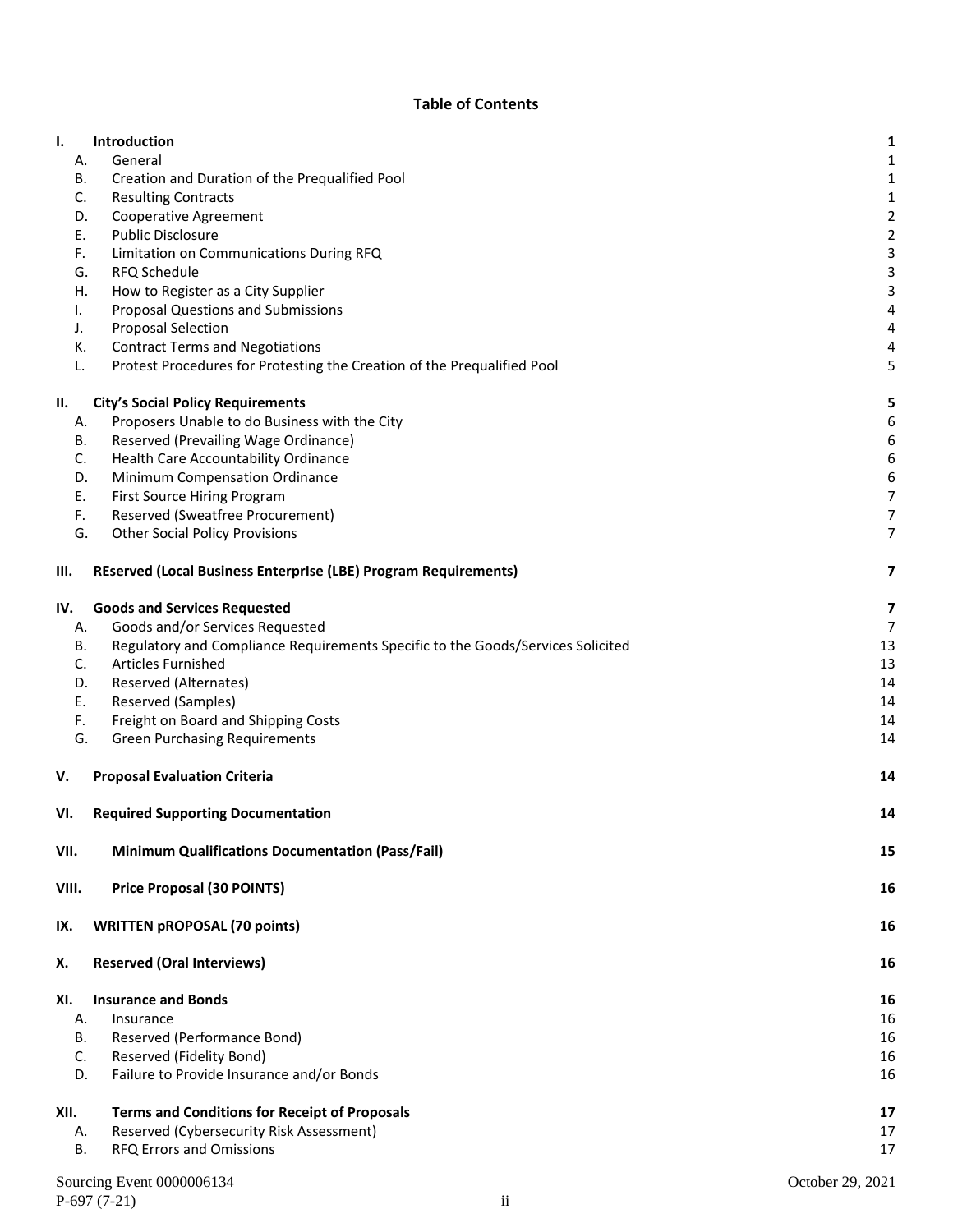| C. | <b>Objections to RFQ Terms</b>                             | 17 |
|----|------------------------------------------------------------|----|
| D. | RFQ Addenda                                                | 17 |
| Ε. | Proposal Term                                              | 17 |
| F. | Revision to Proposal                                       | 17 |
| G. | Proposal Errors and Omissions                              | 18 |
| Η. | <b>Financial Responsibility</b>                            | 18 |
| L. | Proposer's Obligations under the Campaign Reform Ordinance | 18 |
| J. | Reservations of Rights by the City                         | 19 |
| К. | No Waiver                                                  | 19 |
|    | Other                                                      | 19 |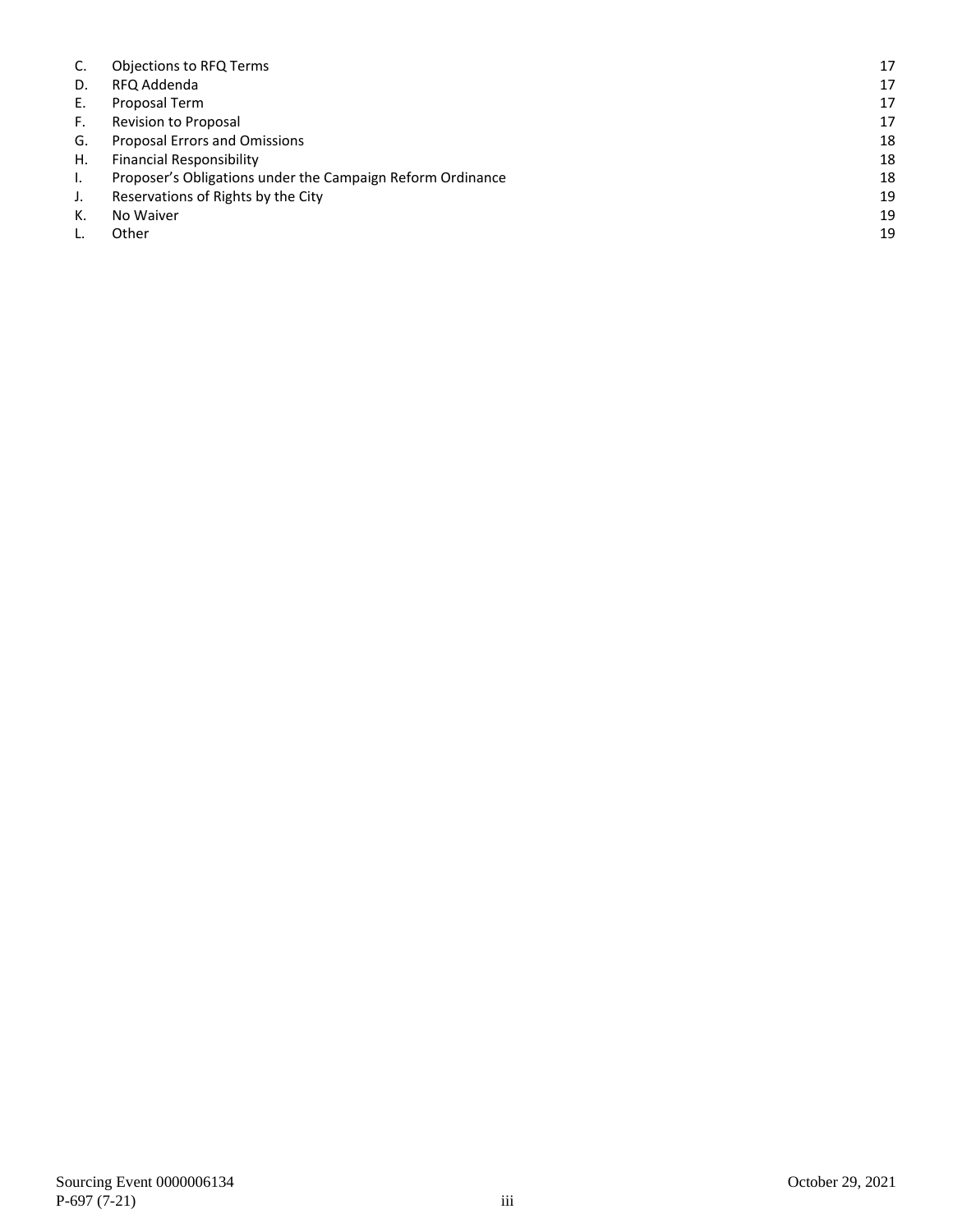## <span id="page-3-0"></span>**I. INTRODUCTION**

#### **A. General**

<span id="page-3-1"></span>This Request for Qualifications (hereinafter "RFQ" or "Solicitation") is being issued by the Bay Area UASI Division within the San Francisco Department of Emergency Management ("DEM-UASI"). DEM-UASI is seeking to create a list of qualified suppliers ("Proposers") for multi-discipline exercises and training courses conducted by subject matter experts in the fields of community preparedness, cybersecurity, public information, law enforcement, fire services, emergency management, emergency medical services, public health, behavioral and mental health, social emotional learning, trauma informed care, threat assessment and management, domestic violent extremism, targeted violence and terrorism prevention, and chemical, biological, radiological, nuclear, and explosive preventive capabilities for the Bay Area Training and Exercise Program (BATEP).

The DEM-UASI shall evaluate Proposals to create a Prequalified Pool of Proposers ("Prequalified Pool"). Proposers prequalified under this RFQ are not guaranteed a contract. The City may use the Prequalified Pool, at its sole and absolute discretion, on an as-needed basis. Project specific terms, along with applicable portions of the Proposer's Written Proposal and Price Proposal, shall be incorporated into the Proposed Agreement at the time a Proposer is selected from the Prequalified Pool.

### **B. Creation and Duration of the Prequalified Pool**

<span id="page-3-2"></span>Proposers meeting the Minimum Qualifications for each Service Category in which they wish to be qualified and scoring a minimum of 71 total points on their Written Proposal shall be added to the Prequalified Pool and eligible for potential contract negotiations ("Resulting Contract") with the City, on an as-needed basis. A Prequalified Pool list is valid for 2 years but may be extended for up to 2 additional years if re-opened by City in accordance with Section 21.4 of the San Francisco Administrative Code. Responsive Proposals will be evaluated by a panel ("Evaluation Panel") consisting of one or more parties with expertise related to goods and/or services being procured through this RFQ. The Evaluation Panel may include staff from various City departments. Proposals will be evaluated based on the criteria outlined herein. If applicable, a Contract Monitoring Division (CMD) Contract Compliance Officer will assess Proposal compliance with Local Business Enterprise (LBE) requirements and assign a rating bonus to Proposal scores. The CMD-adjusted scores (if applicable) will then be tabulated, and Proposers will be ranked starting with the Proposer receiving the highest score, then continuing with the Proposer receiving the second highest score, and so on.

### **C. Resulting Contracts**

# 1. **Selection of Contractors from the Prequalified Pool**

<span id="page-3-3"></span>Pursuant to Section 21.4 of the San Francisco Administrative Code, City may select contractors from the Prequalified Pool for Resulting Contracts pursuant to three options, as described below.

- a. Select highest available ranked (if a ranking was done when the pool was created).
- b. Conduct a Request for Quotes or Request for Proposals to the Prequalified Pool from which to make a selection.
- **c.** For Resulting Contracts that are less than the Minimum Competitive Amount (currently \$706,000 for general services and \$129,000 for commodities and professional services), select a contractor from the Prequalified Pool without any further solicitation. In choosing this option, the department must notify the Prequalified Pool of its selection. The Notice must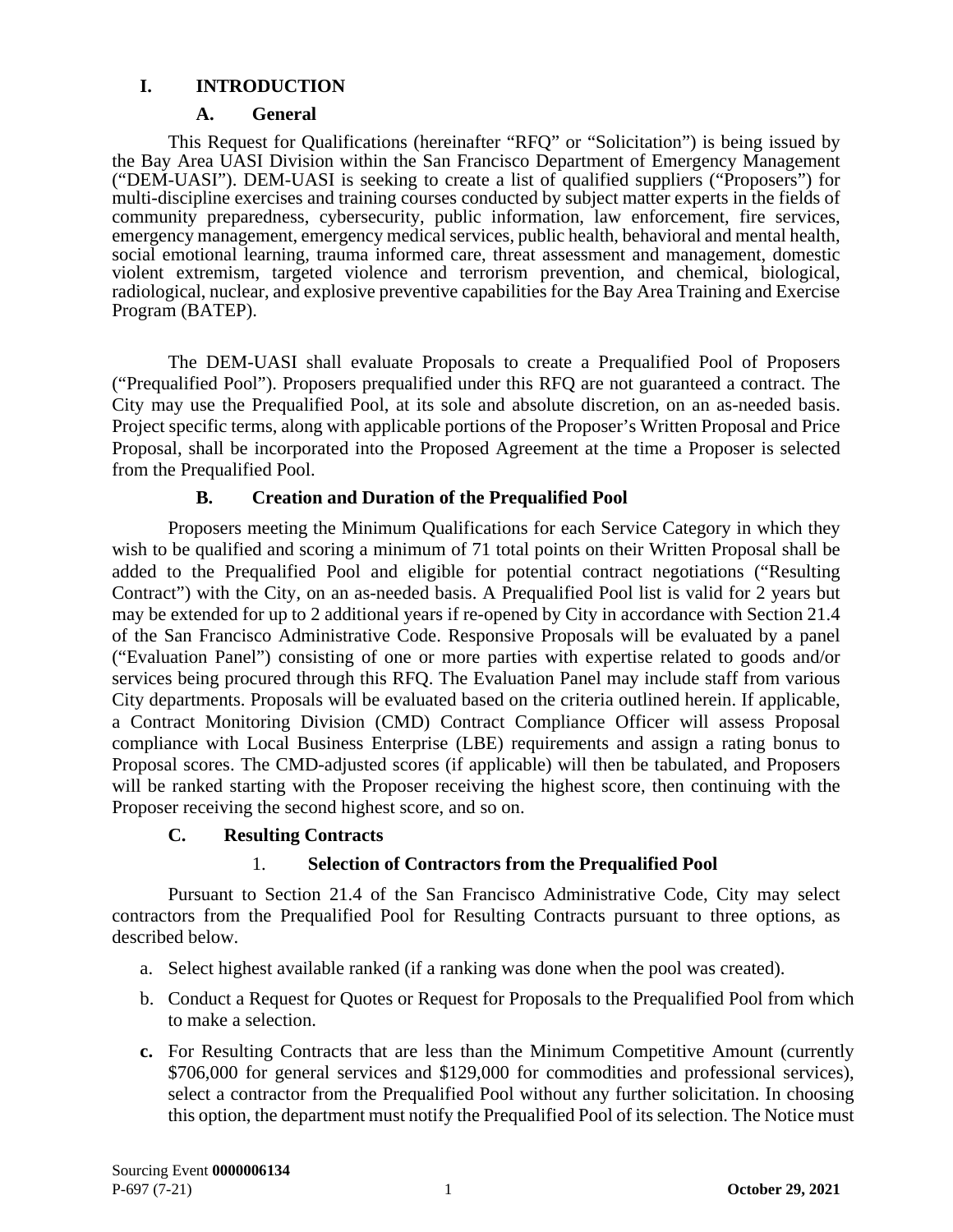specify the commodities and/or services awarded; their cost; and the selected Contractor's unique qualifications for having been selected without a further solicitation. Such notice must be retained for 3 years.

#### 2. **Notice of Intent to Award a Resulting Contract to the Prequalified Pool**

Except where a contractor was selected without a further solicitation for a contract amount equal to or less than the Minimum Competitive Amount, City shall not issue a Notice of Intent to Award when awarding a Resulting Contract to a contractor from the Prequalified Pool. The City's award of a Resulting Contract to a contractor from the Prequalified Pool is final and not subject to further review.

### 3. **Anticipated Term of Resulting Contracts**

A Resulting Contract awarded to the Prequalified Pool shall be non-exclusive, with an original term to be determined at the time of Contract award based on the awarding Department's business needs, but shall not exceed ten (10) years.

# 4. **Anticipated Not to Exceed Amount of Resulting Contracts**

The Not-to-Exceed (NTE) amount of a Resulting Contract awarded to the Prequalified Pool shall be determined at the time of Contract award based on the awarding Department's business needs.

# 5. **Indefinite Quantity, As-Needed Resulting Contract**

Resulting Contracts awarded to the Prequalified Pool will result in term, indefinite quantities, as-needed contracts. There is no guarantee of a minimum amount of goods or services for any Proposers selected for the Prequalified Pool or for any Resulting Contracts therefrom. Estimated quantities, if any, stated in this RFQ are approximations only. City, in its sole discretion, may purchase any greater or lesser quantity. City may also make purchases of items awarded pursuant to this RFQ from other suppliers when City determines, in its sole discretion, that it is in the best interest of the City to do so.

### **D. Cooperative Agreement**

<span id="page-4-0"></span>Any other City department, public entity or non-profit made up of multiple public entities, may use the results of this RFQ to obtain some or all of the commodities or services to be provided by the Prequalified Pool under the same terms and conditions of any contract awarded pursuant to this RFQ.

# **E. Public Disclosure**

<span id="page-4-1"></span>All documents under this solicitation process are subject to public disclosure per the California Public Records Act (California Government Code Section §6250 et. Seq) and the San Francisco Sunshine Ordinance (San Francisco Administrative Code Chapter 67). Contracts, Proposals, responses, and all other records of communications between the City and Proposers shall be open to inspection immediately after a contract has been awarded. Nothing in this Administrative Code provision requires the disclosure of a private person's or organization's net worth or other proprietary financial data submitted for qualification for a contract or other benefit until and unless that person or organization is awarded the contract or benefit.

If the City receives a Public Records Request ("Request") pertaining to this solicitation, City will use its best efforts to notify the affected Proposer(s) of the Request and to provide the Proposer with a description of the material that the City deems responsive and the due date for disclosure ("Response Date"). If the Proposer asserts that some or all of the material requested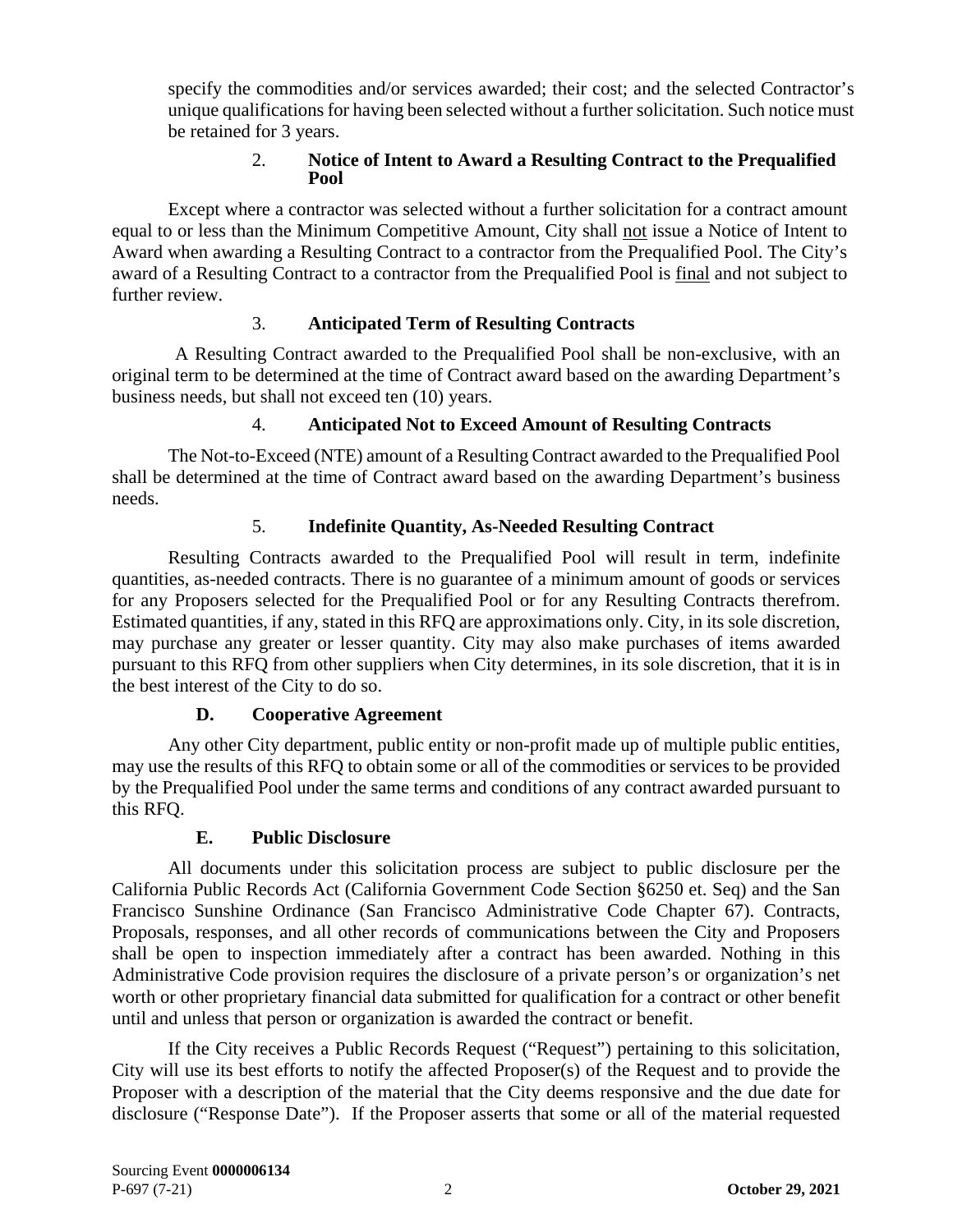contains or reveals valuable trade secret or other information belonging to the Proposer that is exempt from disclosure and directs the City in writing to withhold such material from production ("Withholding Directive"), then the City will comply with the Withholding Directive on the condition that the Proposer seeks judicial relief on or before the Response Date. Should Proposer fail to seek judicial relief on or before the Response Date, the City shall proceed with the disclosure of responsive documents.

# **F. Limitation on Communications During RFQ**

<span id="page-5-0"></span>From the date this RFQ is issued until the date the competitive process of this RFQ is completed (either by cancelation or final Award), Proposers and their subcontractors, vendors, representatives and/or other parties under Proposer's control, shall communicate solely with the Contract Administrator whose name appears in this RFQ. Any attempt to communicate with any party other than the Contract Administrator whose name appears in this RFQ – including any City official, representative or employee – is strictly prohibited. Failure to comply with this communications protocol may, at the sole discretion of City, result in the disqualification of the Proposer or potential Proposer from the competitive process. This protocol does not apply to communications with the City regarding business not related to this RFQ.

# **G. RFQ Schedule**

<span id="page-5-1"></span>The anticipated schedule for this RFQ is set forth below. These dates are tentative and subject to change. It is the responsibility of the Proposer to check for any Addenda to this RFQ or other pertinent information posted in the City's Supplier Portal.

| <b>Proposal Phase</b>                                                                          | <b>Tentative Date</b>                        |  |
|------------------------------------------------------------------------------------------------|----------------------------------------------|--|
| <b>Request for Qualifications Issuance</b>                                                     | Friday, October 29, 2021; 12:00 PM PDT       |  |
| Deadline for Questions                                                                         | Friday, November 12, 2021; 5:00 PM PST       |  |
| Deadline to Submit Proposals                                                                   | Friday, December 3, 2021; 2:00 PM PST        |  |
| Notice of Intent to Establish a Prequalified                                                   | Wednesday, December 15, 2021; 5:00 PM        |  |
| Pool of Suppliers                                                                              | <b>PST</b>                                   |  |
| Period for Protesting Notice of Intent to Award                                                | Within three (3) business days of the City's |  |
|                                                                                                | issuance of a Notice of Intent to Award.     |  |
| Any change or addition to the requirements contained in this RFQ will be executed by a written |                                              |  |

Addendum to this RFQ. It is the responsibility of the Proposer to check for any Addendum to this RFQ or other pertinent information posted on the City's Supplier Portal [https://sfcitypartner.sfgov.org/pages/index.aspx.](https://sfcitypartner.sfgov.org/pages/index.aspx)

# **H. How to Register as a City Supplier**

<span id="page-5-2"></span>The following requirements pertain only to Proposers not currently registered with the City as a Supplier.

**Step 1:** Register as a BIDDER at City's Supplier Portal:

<https://sfcitypartner.sfgov.org/pages/index.aspx>

**Step 2:** Follow instructions for converting your BIDDER ID to a SUPPLIER ID. This will require you to register with the City Tax Collector's Office and submit Chapter 12B and 12C forms through the Supplier portal. Once these forms have been completed, submitted, and processed, you will be notified via email with your organization's new Supplier ID. That email will also provide instructions for completing your Supplier registration.

• **City Business Tax Registration Inquiries:** For questions regarding business tax registration procedures and requirements, contact the Tax Collector's Office at (415) 554-4400 or, if calling from within the City and County of San Francisco, 311.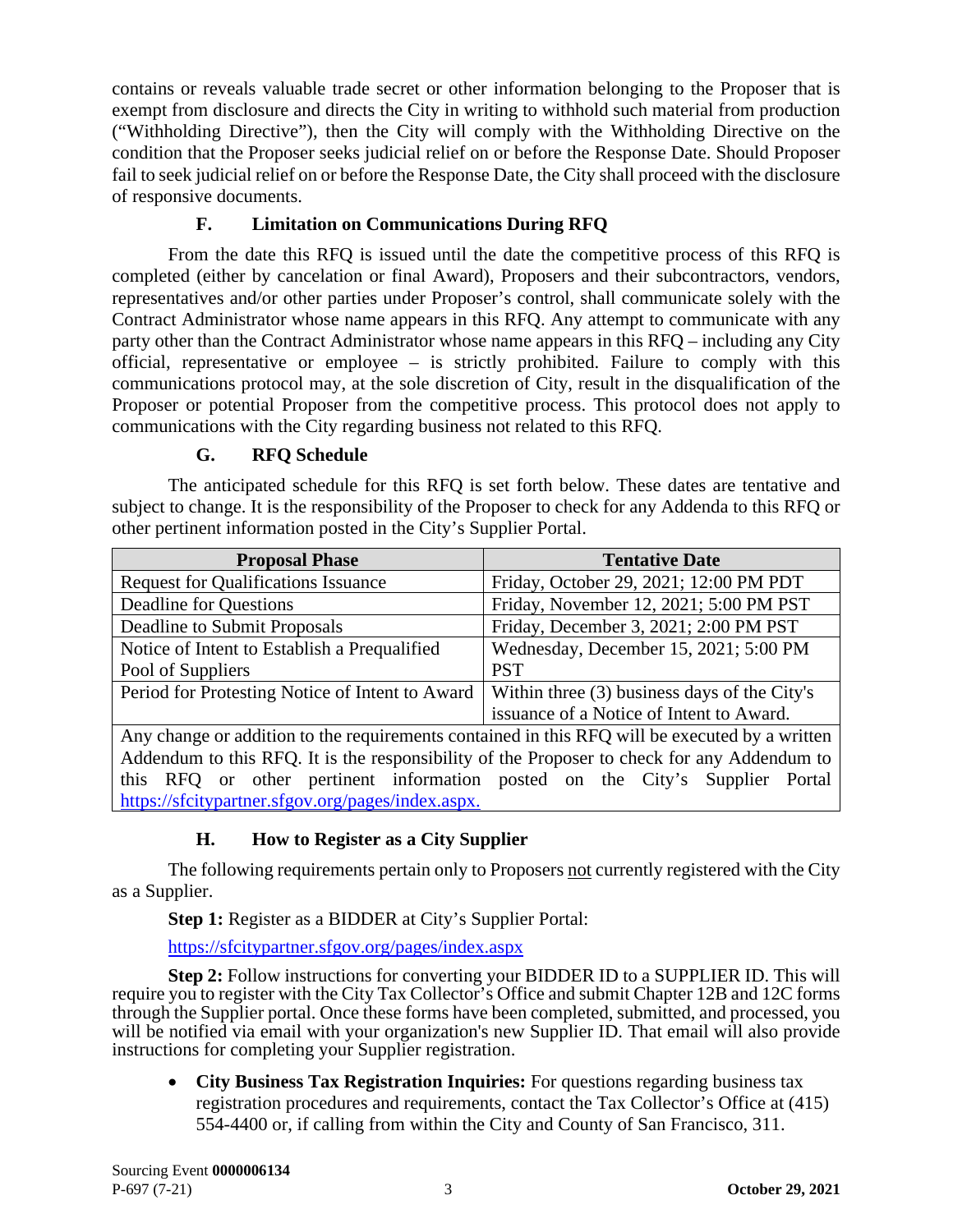• **Chapter 12(B) and 12(C) Inquiries:** For questions concerning the City's Chapter 12(B) and 12(C) Equal Benefits and Non-Discrimination in Contracting requirements, go to: [www.sfgov.org/cmd.](http://www.sfgov.org/cmd)

# **I. Proposal Questions and Submissions**

## 1. **Proposer Questions and Requests for Clarification**

<span id="page-6-0"></span>Proposers shall address any questions regarding this RFQ to the Contract Administrator whose name and contact information appears on the cover page of this RFQ. Proposers who fail to submit questions concerning this RFQ and its requirements will waive all further rights to protest based on the specifications and conditions herein. **Questions must be submitted by email to the Contract Administrator whose name and contact information appears on the cover page of this RFQ no later than the deadline for submission of written questions or requests for clarification.** A written Addendum will be executed addressing each question and answer and posted publicly. It is the responsibility of the Proposer to check for any Addenda and other updates that will be posted on the City's Supplier Portal: [https://sfcitypartner.sfgov.org/pages/Events-](https://sfcitypartner.sfgov.org/pages/Events-BS3/event-search.aspx)[BS3/event-search.aspx.](https://sfcitypartner.sfgov.org/pages/Events-BS3/event-search.aspx)

# 2. **Proposal Format**

Proposals must be created using a word processing software (e.g. Microsoft Word or Excel) and typed in a serif font (e.g.-Times New Roman). The document must have page margins of at least .5" on all sides. Information must be provided at a level of detail that enables effective evaluation and comparison between Proposals. Failure to follow formatting, submission, or content requirements, as well as page limit restrictions (if any), may negatively impact the evaluation of your Proposal.

## 3. **Time and Place for Submission of Proposals**

Prior to the Proposal submission deadline, Proposers must email their proposals to [uasicontracts@sfgov.org.](mailto:uasicontracts@sfgov.org) Proposals must be received no later than Friday, December 3, 2021 at 2:00 PM PST. Sent times will not be considered, please allow for time to send large emails to ensure the proposal is received by the deadline. Late submissions will not be considered. Each original Proposal received will be screened to ensure that all content required by this RFQ is included. Partial or complete omission of any required content may disqualify Proposals from further consideration. Late Proposal submissions will not be considered and failure to adhere to the above requirements may result in the complete rejection of your Proposal.

### **J. Proposal Selection**

<span id="page-6-1"></span>The acceptance and/or selection of any Proposal(s) shall not imply acceptance by the City of all terms of the Proposal(s), which may be subject to further approvals before the City may be legally bound thereby.

# **K. Contract Terms and Negotiations**

<span id="page-6-2"></span>In the event a Proposer is selected from the Prequalified Pool established pursuant this RFQ, the successful Proposer will be required to enter into the Agreement attached hereto as Attachment 1, City's Proposed Agreement Terms. **The Proposed Agreement Terms are not subject to negotiation**. However, the Scope of Work and Price Proposal appendices to the Proposed Agreement shall be updated at the time a Proposer is selected from the Prequalified Pool established pursuant this RFQ.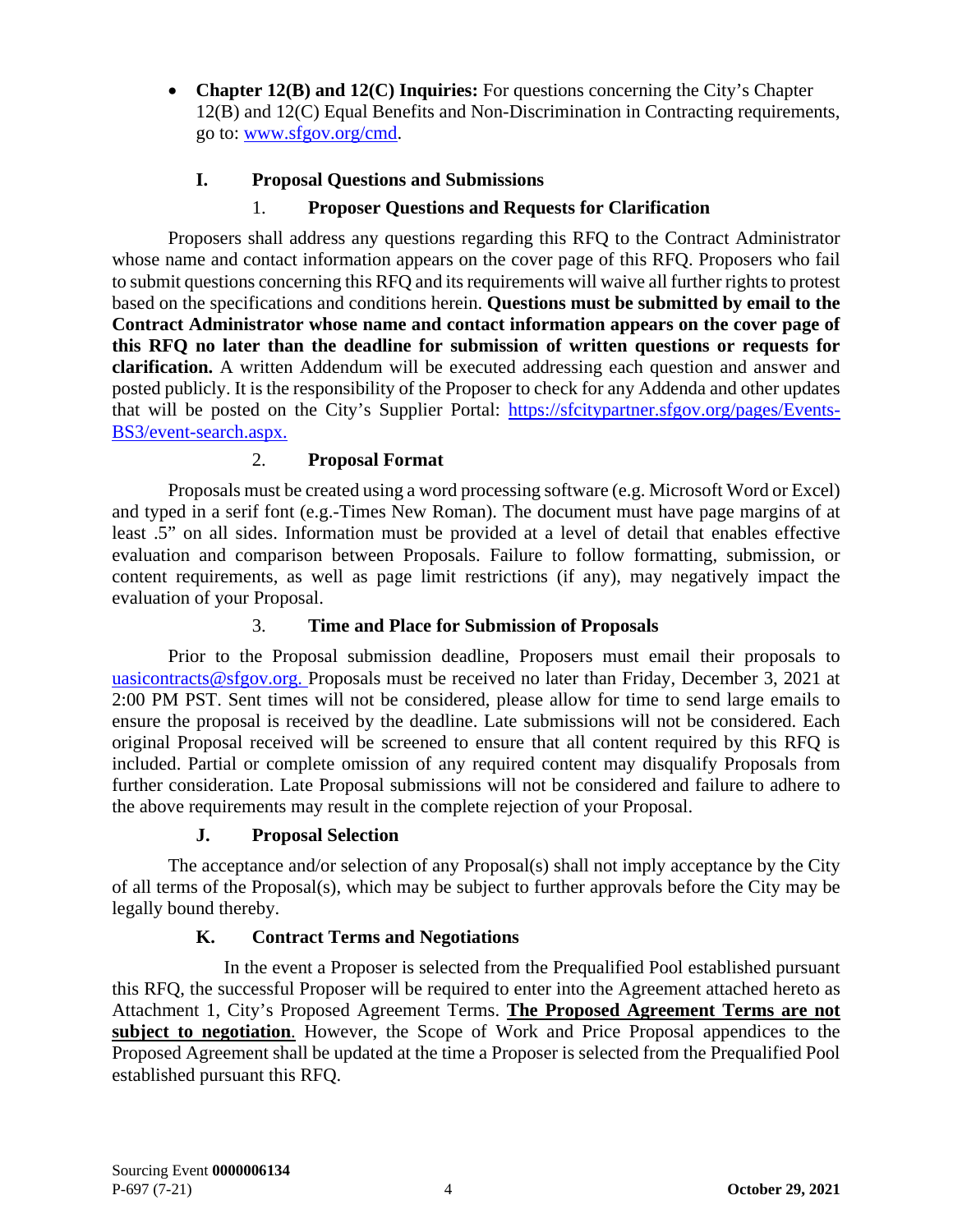### <span id="page-7-0"></span>**L. Protest Procedures for Protesting the Creation of the Prequalified Pool**

#### 1. **Protest of Non-Responsiveness Determination**

Within three (3) business days of the City's issuance of a Notice of Non-Responsiveness, a Proposer may submit a written Notice of Protest of Non-Responsiveness. The Notice of Protest must include a written statement specifying in detail each and every one of the grounds asserted for the protest. The Notice of Protest must be signed by an individual authorized to represent the Proposer, and must cite the law, rule, local ordinance, procedure or RFQ provision on which the protest is based. In addition, the Notice of Protest must specify facts and evidence sufficient for the City to determine the validity of the protest.

#### 2. **Protest of Non-Responsible Determination**

Within three (3) business days of the City's issuance of a Notice of Non-Responsibility, a Proposer may submit a written Notice of Protest of Non-Responsibility. The Notice of Protest must include a written statement specifying in detail each and every one of the grounds asserted for the protest. The Notice of Protest must be signed by an individual authorized to represent the Proposer, and must cite the law, rule, local ordinance, procedure or RFQ provision on which the protest is based. In addition, the Notice of Protest must specify facts and evidence sufficient for the City to determine the validity of the protest.

#### 3. **Protest of Prequalified Pool**

Within three (3) business days of the City's issuance of a Notice of Intent to name the Proposers selected for the Prequalified Pool established pursuant this RFQ, a Proposer may submit a written Notice of Protest of the Proposers selected for the Prequalified Pool established pursuant this RFQ. The Notice of Protest must include a written statement specifying in detail each and every one of the grounds asserted for the protest. The Notice of Protest must be signed by an individual authorized to represent the Proposer, and must cite the law, rule, local ordinance, procedure or RFQ provision on which the protest is based. In addition, the Notice of Protest must specify facts and evidence sufficient for the City to determine the validity of the protest.

#### 4. **Delivery of Protests**

A Notice of Protest must be written. Protests made orally (e.g., by telephone) will not be considered. A Notice of Protest must be delivered by mail or email to the Contract Administrator whose name and contact information appears on the cover page to this RFQ and received by the due dates stated above. A Notice of Protest shall be transmitted by a means that will objectively establish the date the City received the Notice of Protest. If a Notice of Protest is mailed, the protestor bears the risk of non-delivery within the deadlines specified herein.

### **II. CITY'S SOCIAL POLICY REQUIREMENTS**

<span id="page-7-1"></span>The San Francisco Municipal Code establishes a number of requirements for people seeking to do business with the City ("Social Policy Requirements"). These Social Policy Requirements can be found in Attachment 1, City's Proposed Agreement Terms. The Social Policy Requirements set forth below are NOT intended to be a complete list of all Social Policy Requirements applicable to this RFQ and any contracts awarded from it. Proposers are encouraged to carefully review the Social Policy Requirements applicable to this RFQ contained in Attachment 1, City's Proposed Agreement Terms.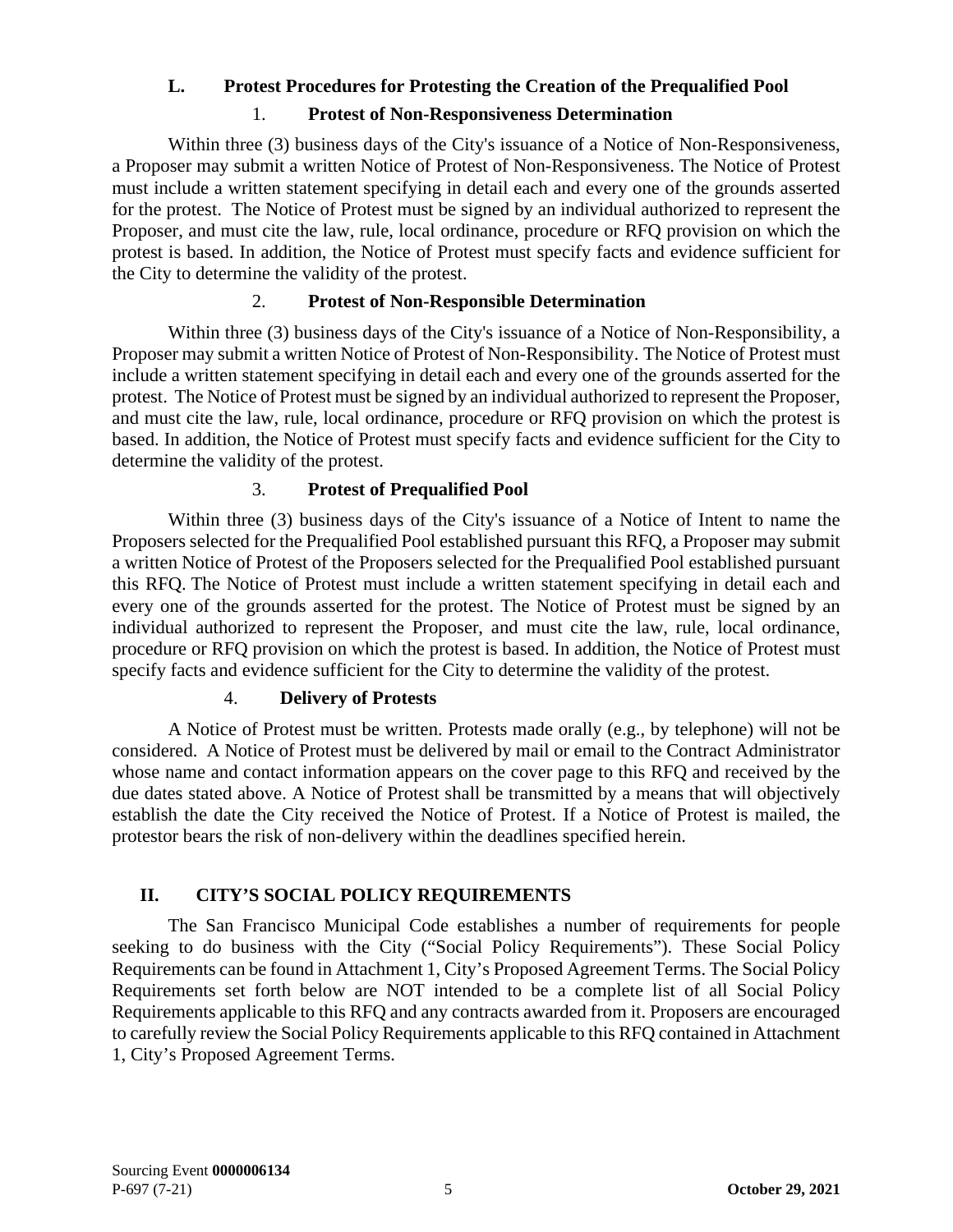## **A. Proposers Unable to do Business with the City**

## 1. **Generally**

<span id="page-8-0"></span>Proposers that do not comply with laws set forth in San Francisco's Municipal Codes may be unable to enter into a contract with the City. Laws applicable to this RFQ are set forth below and in Attachment 1, City's Proposed Agreement Terms.

# 2. **Reserved (Administrative Code Chapter 12X)**

# 3. **Administrative Code Chapter 12B**

A Proposer selected pursuant to this RFQ to participate in the resulting Prequalified Pool may not, if awarded a contract, in any of its operations in San Francisco, on real property owned by San Francisco, or where work is being performed for the City elsewhere in the United States, discriminate in the provision of bereavement leave, family medical leave, health benefits, membership or membership discounts, moving expenses, pension and retirement benefits or travel benefits, as well as any benefits other than the benefits specified above, between employees with domestic partners and employees with spouses, and/or between the domestic partners and spouses of such employees, where the domestic partnership has been registered with a governmental entity pursuant to state or local law authorizing such registration, subject to the conditions set forth in §12B.2(b) of the San Francisco Administrative Code. *Refer to Attachment 1, City's Proposed Agreement Terms for additional details related to the application of this Ordinance to a Resulting Contract awarded pursuant to this RFQ.*

# **B. Reserved (Prevailing Wage Ordinance)**

# **C. Health Care Accountability Ordinance**

<span id="page-8-2"></span><span id="page-8-1"></span>A Proposer selected pursuant to this RFQ to participate in the resulting Prequalified Pool, if awarded a contract, shall comply with the requirements of Chapter 12Q. For each Covered Employee, an awarded Proposer shall provide the appropriate health benefit set forth in Section 12Q.3 of the Health Care Accountability Ordinance (HCAO). If a Proposer selected pursuant to this RFQ chooses to offer the health plan option, such health plan shall meet the minimum standards are set forth by the San Francisco Health Commission. Information about and the text of the Chapter 12Q and the Health Commission's minimum standards available at [http://sfgov.org/olse/hcao.](http://sfgov.org/olse/hcao) Any Subcontract entered into by Proposer shall also be required to comply with the requirements of the HCAO and shall contain contractual obligations substantially the same as those set forth in this section. *Refer to Attachment 1, City's Proposed Agreement Terms for additional details related to the application of this Ordinance to a Resulting Contract awarded pursuant to this RFQ.*

### **D. Minimum Compensation Ordinance**

<span id="page-8-3"></span>A Proposer selected pursuant to this RFQ to participate in the resulting Prequalified Pool shall, if awarded a contract, comply with Administrative Code Chapter 12P. A Proposer selected pursuant to this RFQ shall pay covered employees no less than the minimum compensation required by San Francisco Administrative Code Chapter 12P, including a minimum hourly gross compensation, compensated time off, and uncompensated time off. A Proposer selected pursuant to this RFQ is subject to the enforcement and penalty provisions in Chapter 12P. Information about and the text of the Chapter 12P is available on the web at [http://sfgov.org/olse/mco.](http://sfgov.org/olse/mco) *Refer to Attachment 1, City's Proposed Agreement Terms for additional details related to the application of this Ordinance to a Resulting Contract awarded pursuant to this RFQ.*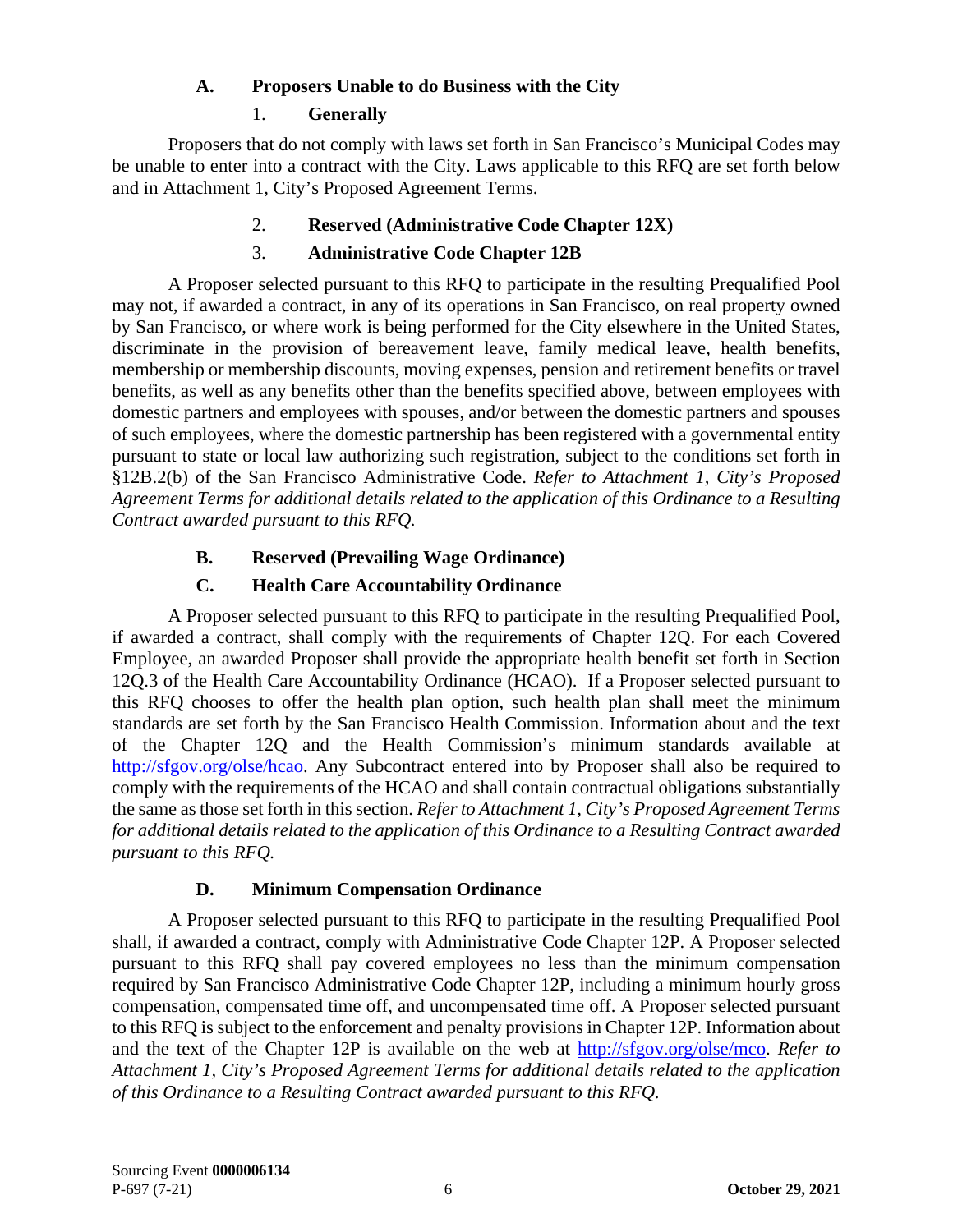# **E. First Source Hiring Program**

<span id="page-9-0"></span>A Proposer selected pursuant to this RFQ to participate in the resulting Prequalified Pool shall, if awarded a contract, comply with all of the provisions of the First Source Hiring Program, Chapter 83 of the San Francisco Administrative Code that apply to this Agreement and an awarded Proposer is subject to the enforcement and penalty provisions in Chapter 83. *Refer to Attachment 1, City's Proposed Agreement Terms for additional details related to the application of this Ordinance to a Resulting Contract awarded pursuant to this RFQ.*

# **F. Reserved (Sweatfree Procurement)**

# **G. Other Social Policy Provisions**

<span id="page-9-2"></span><span id="page-9-1"></span>Attachment 1, City's Proposed Agreement Terms, identifies they City's applicable social policy provisions related to a contract awarded pursuant to a Proposer from the Prequalified Pool of Proposers resulting from this RFQ. Proposers are encouraged to carefully review these terms and ensure they are able to comply with them.

## <span id="page-9-3"></span>**III. RESERVED (LOCAL BUSINESS ENTERPRISE (LBE) PROGRAM REQUIREMENTS)**

# <span id="page-9-4"></span>**IV. GOODS AND SERVICES REQUESTED**

# **A. Goods and/or Services Requested**

<span id="page-9-5"></span>This RFQ is being issued to create a Prequalified Pool of suppliers to provide training courses and exercises to the Bay Area Training and Exercise Program (BATEP). The intent is to solicit and qualify multiple vendors who can deliver a broad range of training courses and multidiscipline exercises as detailed in the following Service Categories. Some training courses and exercises funded by the Bay Area UASI must satisfy the Department of Homeland Security (DHS) terrorism nexus requirement, and the BATEP objectives. Upon contract award, the selected vendors will be responsible for working with members of the BATEP and/or UASI Management team and representatives from jurisdictions within the region to deliver the requested training, social emotional learning solution, and/or exercises.

Proposers should identify which of the two service categories they are submitting qualifications for. Proposers may qualify for both the Training Courses and Exercises service categories.

# 1. **Service Category A: Training Courses**

BATEP requires a broad range of public safety training courses, evidenced-based social emotional learning programs for schools, and community resilience services for faith based and community-based organizations provided by subject matter experts and/or recognized professionals. Proposers shall possess all necessary licenses, permits, and/or professional certifications required to provide training events within the relevant public safety disciplines. All training, programs, and services funded by the Bay Area UASI must meet local, state, and federal laws and guidelines, may be subject to an Institutional Review Board Review and audit, and some public safety training must be approved by the California Governor's Office of Emergency Services (Cal OES) prior to conduct.

Tasks within this service category may include, but are not limited to: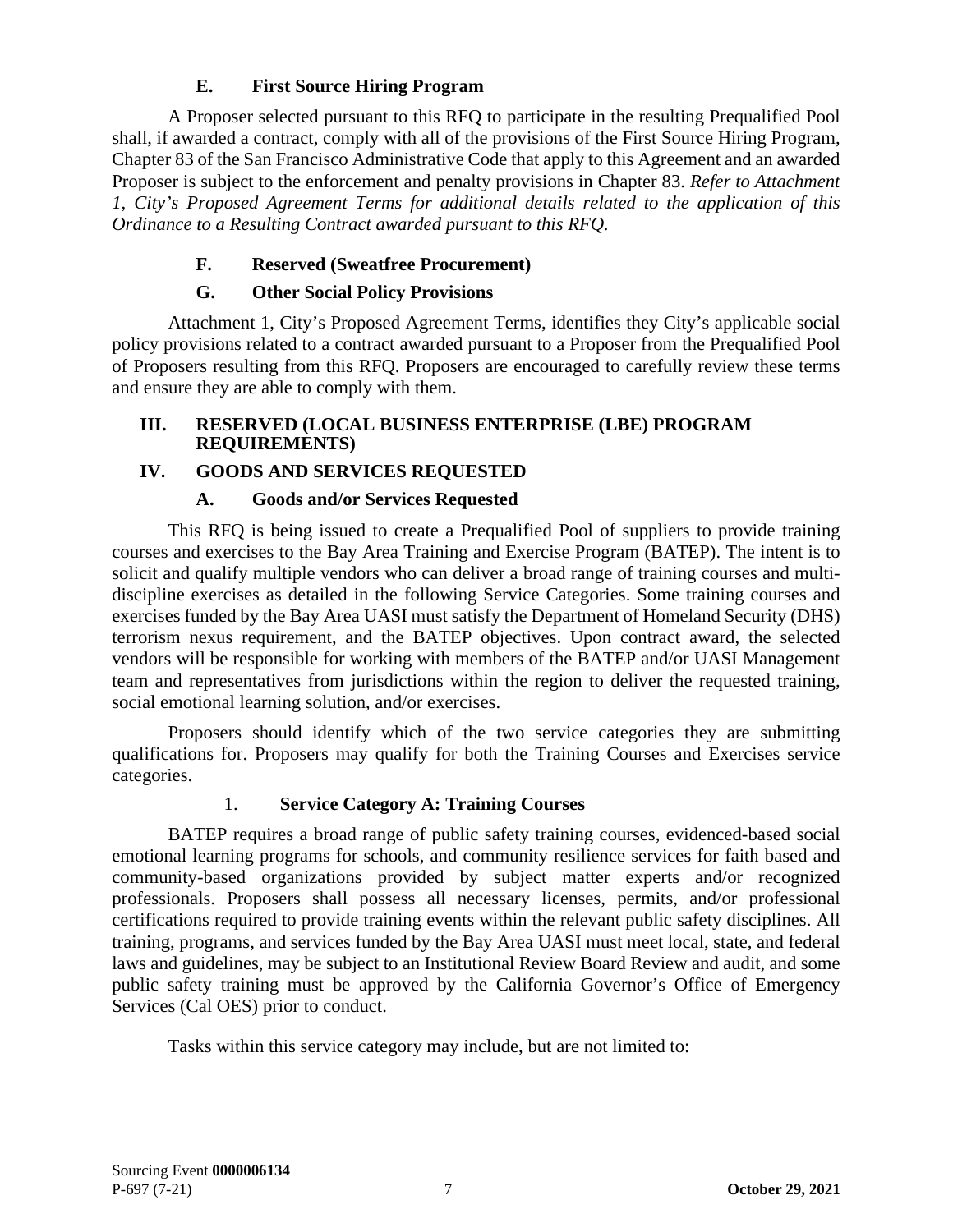- **a.** Preparation, facilitation, and evaluation of specified training courses at various locations / venues in the Bay Area region or virtually
- **b.** Development of customized curriculum for Bay Area governments and their partners for on-line and in-person delivery
- **c.** Provision of course materials to participants and BATEP (i.e. student manuals, instructor guides, hand-outs, pre- and postevaluation tools, course syllabus and/or written curriculum)
- **d.** Development of course flyers to solicit participants
- **e.** Management of course participant roster. This may include verifying registered participants have completed any required prerequisites and/or verifying participants have completed the course.
- **f.** Distribution, collection, and analysis of completed course evaluation forms
- **g.** Build-in mechanisms to use data and performance metrics to conduct pre- and post- training skill and gap assessments, and develop reports and infographics to help evaluate attendee participation, jurisdiction participation, instructor performance, and course impact to include Kirkpatrick's levels of evaluation (reaction, knowledge transfer, application, and return on investment (if possible)) before and after training to demonstrate that the training delivered met objectives and addressed unmet needs/gaps.
- **h.** Implementation of course improvements based on feedback

Please refer to Attachment 10 – Bay Area Training and Exercise Course Catalog for an example of courses currently available through this program. BATEP intends to maintain this course catalog and add new course offerings within the following public safety disciplines. Some anticipated training priorities are listed below.

# **BATEP Public Safety Disciplines & Select Anticipated Training Priorities**

**a. Law Enforcement / Tactical**

# **b. Targeted Violence and Terrorism Prevention**

Targeted Violence and Terrorism Prevention training and healthy activities for youth, community-based organizations, schools, juvenile probation and parole, attorneys, licensed counselors, social workers, LMFTs, psychologists, county mental health/behavior health, school resource officers, school nurses, and law enforcement entities including:

- Police Activity League Programs
- Camp Leadership, Equity, Access, and Diversity (Camp LEAD)
- Anti-Bullying
- Anti-Hate
- Suicide Prevention
- Teen Drug Trends and Strategies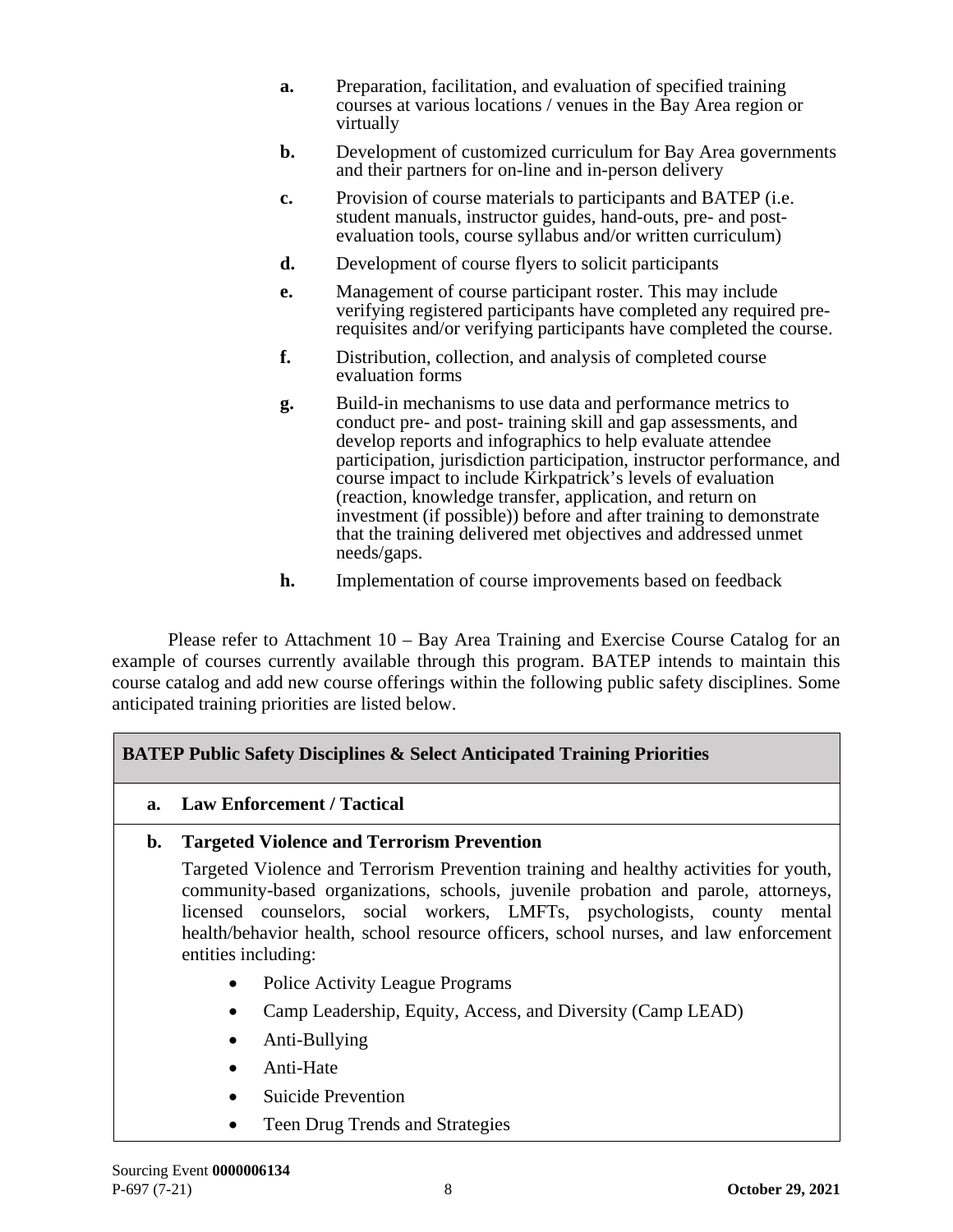| $\bullet$     | Social Media Use and Cyberbullying                                                                                                                                    |
|---------------|-----------------------------------------------------------------------------------------------------------------------------------------------------------------------|
|               | <b>Trauma Informed Schools</b>                                                                                                                                        |
| $\bullet$     | Understanding the Needs of Special Education Students - De-escalation<br>Techniques                                                                                   |
| ٠             | <b>Technology and School Security</b>                                                                                                                                 |
| $\bullet$     | The Mind of a School Shooter: Why Teens Attack                                                                                                                        |
| $\bullet$     | Bullying Prevention and Intervention: What Works in Building School<br>Culture                                                                                        |
|               | Individual Officer Engagement: Strategies to Stop a Mass Casualty Incident                                                                                            |
|               | Stopping the Unthinkable: Threat Assessment and Management                                                                                                            |
|               | Recovering from tragedy: after an incident                                                                                                                            |
|               | The Positive School Campus                                                                                                                                            |
| $\bullet$     | From Risk to Resiliency                                                                                                                                               |
| $\bullet$     | Commercial Sexual Exploitation of Children: Warning Signs for Educators<br>and Law Enforcement                                                                        |
| $\bullet$     | Connecting All Students – Reducing Truancy and Drop Out in the Post Covid<br>School                                                                                   |
|               | The Model School Resource Officer Program a Link to Social Justice                                                                                                    |
|               | <b>Restorative and Transformative Discipline</b>                                                                                                                      |
|               | International Restorative Practices. (IRP)                                                                                                                            |
|               | Training on how to combat on-line radicalization                                                                                                                      |
|               | School Threat Assessment and Management Team Training                                                                                                                 |
|               | Training<br>how<br>mitigate<br>Opiate<br>Crisis<br>the<br>on<br>(awareness,<br>to<br>prevention/mitigation, resources)                                                |
|               | Social emotional learning programs for youth                                                                                                                          |
|               | Mental Health Awareness through film and art                                                                                                                          |
|               | Coaching, mentoring, tutoring, leadership, and counseling programs for Bay<br>Area youth                                                                              |
|               | Targeted Violence and Terrorism Prevention for School Counselors                                                                                                      |
| $c_{\bullet}$ | <b>Domestic Violence Extremism Prevention and Counterterrorism Efforts</b>                                                                                            |
|               | Train-the-Trainer for Community Awareness Briefings, awareness of<br>Domestic Terrorism radicalization for faith-based organizations and non-<br>profit organizations |
|               | Mental health services as a coaching, deprogramming, de-radicalization, and<br>post incident strategy                                                                 |
|               | TLO Basic; Preventing Violent Extremism (PVE) I; PVE II                                                                                                               |
|               | Behavioral Threat Analysis (BTA) I; BTA II                                                                                                                            |
|               | Domestic Violent Extremism Indicator                                                                                                                                  |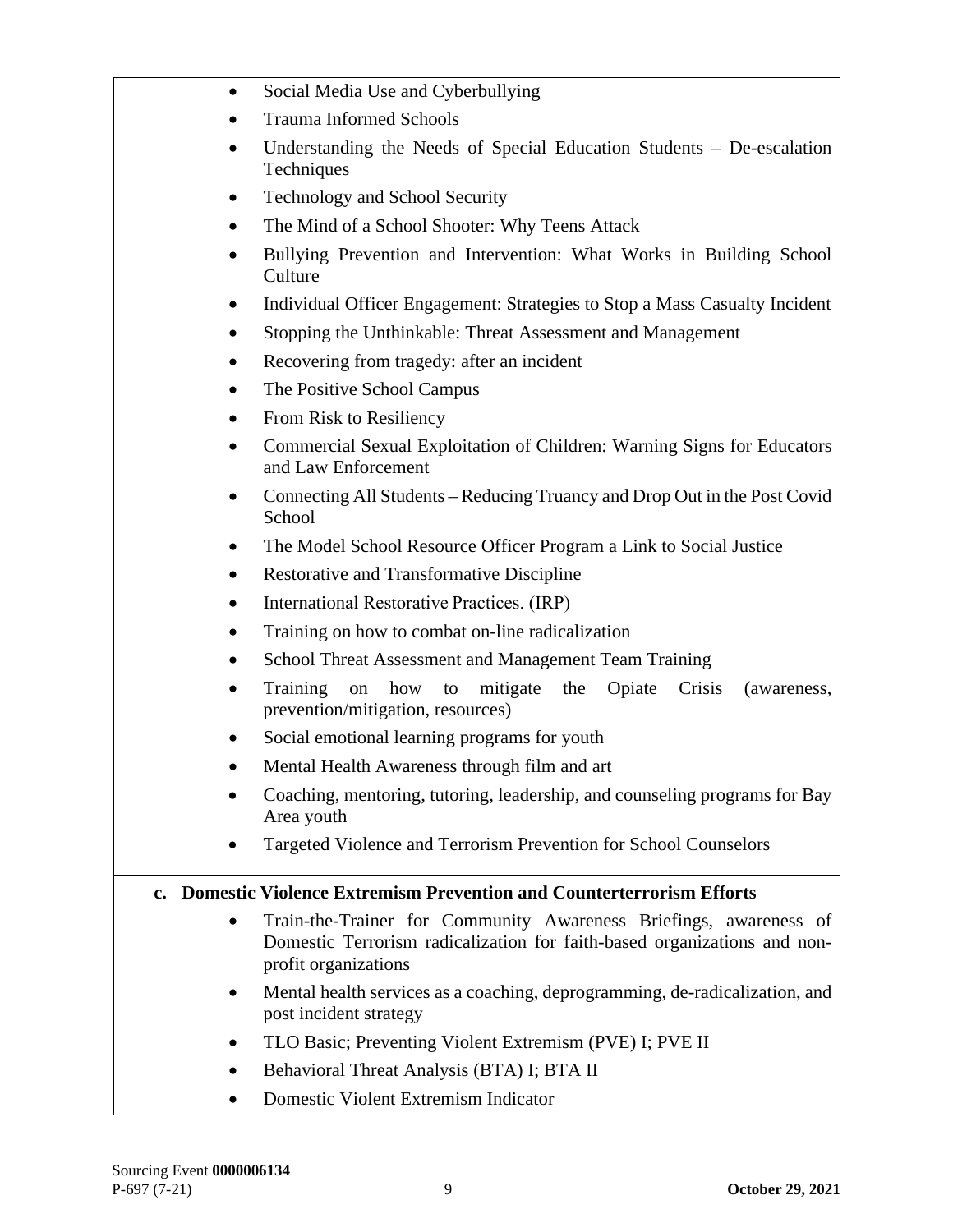|    | <b>Gun Violence Restraining Order</b><br>$\bullet$                                                                                           |
|----|----------------------------------------------------------------------------------------------------------------------------------------------|
|    | How to Build a Crime Gun Intelligence Center                                                                                                 |
|    | Best practices for firearms submission                                                                                                       |
|    | Training on including Privately Made Firearm data fields in RMS/CMS                                                                          |
|    | Trainings for Social Media companies and fusion centers to identify, report,<br>$\bullet$<br>and process threats to life                     |
|    | Media Literacy and On-Line critical thinking training                                                                                        |
|    | Countering Radicalization On-Line                                                                                                            |
|    | d. Fire Service                                                                                                                              |
|    | All-Hazard Incident Management Team (AHIMT) professional development<br>and training (e.g. O-305) including ICS, AH, S, L and O type courses |
|    | Hazardous Materials Awareness, Operations, Technician, Specialist and<br><b>Safety Officer</b>                                               |
|    | Rescue Systems including rope, confined space, structural collapse, open<br>water, and river & flood                                         |
| e. | <b>Emergency Medical Services</b>                                                                                                            |
| g. | <b>Emergency Management</b>                                                                                                                  |
|    | Commodity Points of Distribution (C-PODs)                                                                                                    |
|    | Logistics training incorporating links between damage / needs assessments,<br>logistics management, and volunteer / donations management     |
|    | Emergency procurement protocols and best practices for local government                                                                      |
| h. | <b>Emergency Preparedness for Community Based Organizations</b>                                                                              |
|    | Community organizations and government coordination                                                                                          |
|    | COOP for non-profits                                                                                                                         |
|    | <b>Donations Management</b>                                                                                                                  |
|    | <b>Volunteer Management</b>                                                                                                                  |
|    | <b>Understanding ICS</b>                                                                                                                     |
|    | <b>Supply Chain Resilience</b>                                                                                                               |
| i. | <b>Public Health / Mental / Behavioral Health</b>                                                                                            |
|    | <b>Mental Health Resiliency</b>                                                                                                              |
|    | <b>Disaster Shelter Training for Nurses</b>                                                                                                  |
|    | Evidenced Based Training Programs and Social Emotional Learning<br>programs that mitigate risk factors for youth                             |
|    | Psychological First Aid                                                                                                                      |
| j. | <b>Cybersecurity and Cyber Resilience</b>                                                                                                    |
|    | End-user security awareness                                                                                                                  |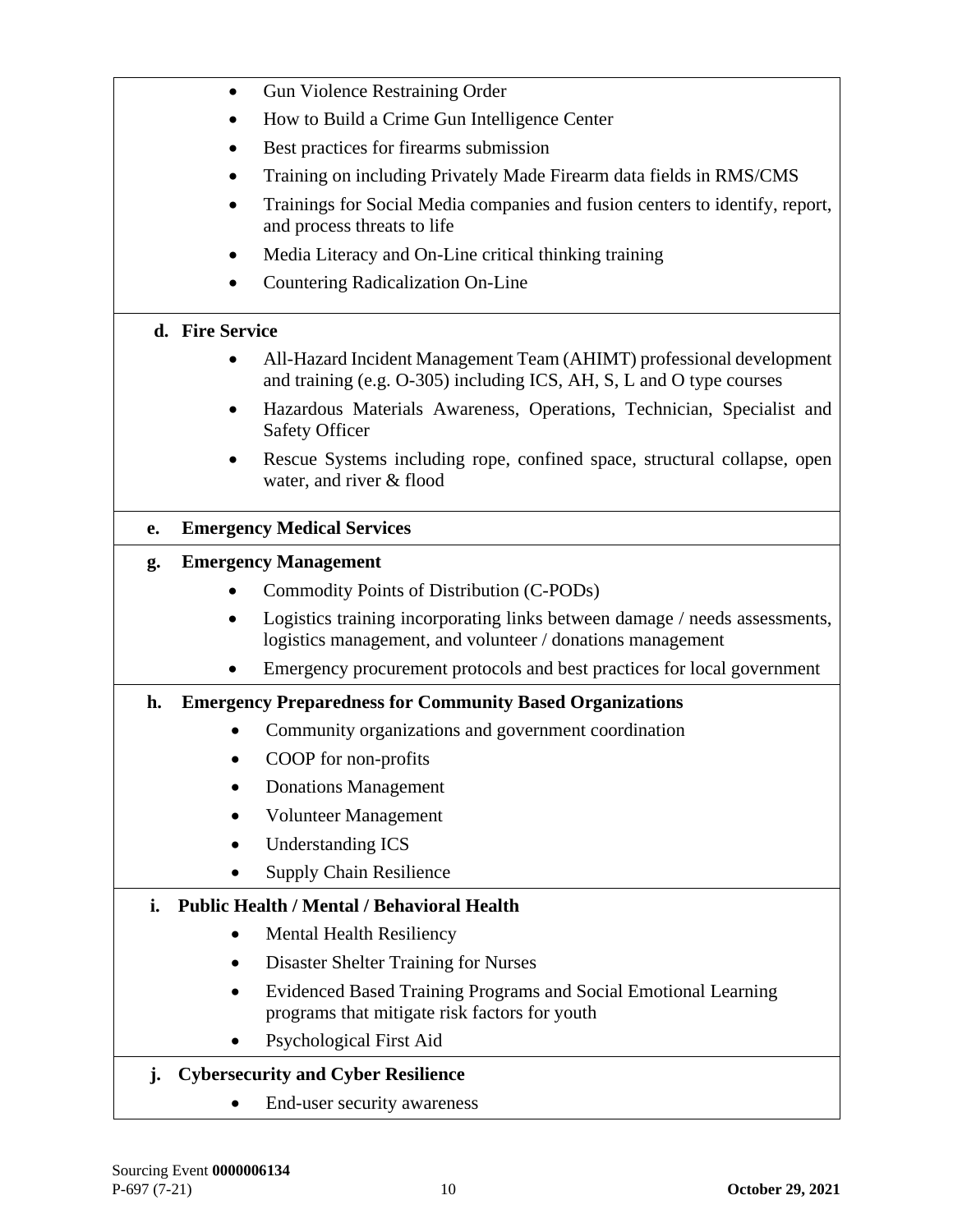| Phishing awareness<br>$\bullet$<br>Email and Anti-Phishing<br><b>Ransomware Attacks</b><br>Social engineering<br>Mobile devices and working remotely<br>Data Protection and privacy<br>Cybercrime<br>Digital forensics<br>٠<br>Cyber incident response<br>Cyberterrorism<br>$\bullet$<br>Cybersecurity of operational technology<br>$\bullet$<br><b>Industrial Control Systems</b><br>$\bullet$<br><b>Insider Threat Mitigation</b><br>٠<br>k. Public Information<br><b>Operational Communications / Radio Interoperability</b><br>l.<br>m. Fusion Center Analytical and Operation-al Capabilities |
|----------------------------------------------------------------------------------------------------------------------------------------------------------------------------------------------------------------------------------------------------------------------------------------------------------------------------------------------------------------------------------------------------------------------------------------------------------------------------------------------------------------------------------------------------------------------------------------------------|
|                                                                                                                                                                                                                                                                                                                                                                                                                                                                                                                                                                                                    |
|                                                                                                                                                                                                                                                                                                                                                                                                                                                                                                                                                                                                    |
|                                                                                                                                                                                                                                                                                                                                                                                                                                                                                                                                                                                                    |
|                                                                                                                                                                                                                                                                                                                                                                                                                                                                                                                                                                                                    |
|                                                                                                                                                                                                                                                                                                                                                                                                                                                                                                                                                                                                    |
|                                                                                                                                                                                                                                                                                                                                                                                                                                                                                                                                                                                                    |
|                                                                                                                                                                                                                                                                                                                                                                                                                                                                                                                                                                                                    |
|                                                                                                                                                                                                                                                                                                                                                                                                                                                                                                                                                                                                    |
|                                                                                                                                                                                                                                                                                                                                                                                                                                                                                                                                                                                                    |
|                                                                                                                                                                                                                                                                                                                                                                                                                                                                                                                                                                                                    |
|                                                                                                                                                                                                                                                                                                                                                                                                                                                                                                                                                                                                    |
|                                                                                                                                                                                                                                                                                                                                                                                                                                                                                                                                                                                                    |
|                                                                                                                                                                                                                                                                                                                                                                                                                                                                                                                                                                                                    |
|                                                                                                                                                                                                                                                                                                                                                                                                                                                                                                                                                                                                    |
|                                                                                                                                                                                                                                                                                                                                                                                                                                                                                                                                                                                                    |
|                                                                                                                                                                                                                                                                                                                                                                                                                                                                                                                                                                                                    |
| Chemical, Biological, Radiological, Nuclear, and Explosives (CBRNE) including<br>n.<br><b>PRND</b>                                                                                                                                                                                                                                                                                                                                                                                                                                                                                                 |
| Regional information sharing for CBRNE materials out of regulatory control<br>$\bullet$<br>and emergencies                                                                                                                                                                                                                                                                                                                                                                                                                                                                                         |
| Chemical/Biological (CB) detection, screening, and response<br>٠                                                                                                                                                                                                                                                                                                                                                                                                                                                                                                                                   |
| Radiological/Nuclear (RN) detection, screening, and response                                                                                                                                                                                                                                                                                                                                                                                                                                                                                                                                       |
| High-Yield Explosives (E) detection, screening, and response                                                                                                                                                                                                                                                                                                                                                                                                                                                                                                                                       |

# 2. **Service Category B: Exercises**

BATEP provides a broad range of multi-discipline exercises that are designed, conducted, and evaluated by subject matter experts and/or recognized professionals. Exercises funded by the Bay Area UASI grant must adhere to the Homeland Security Exercise and Evaluation Program (HSEEP) guiding principles.

Tasks within this service category may include, but are not limited to:

- **a.** Engagement with local stakeholders to exercise and evaluate plans, and design, develop, conduct, and evaluate region-wide seminars, workshops, tabletop exercises, functional and/or full-scale exercises. Exercise focus areas may include but are not limited to:
	- Critical Transportation (Full Scale Exercise)
	- Pandemic Preparedness Exercise Series (TTX / Functional / Full Scale)
	- Cyber Resilience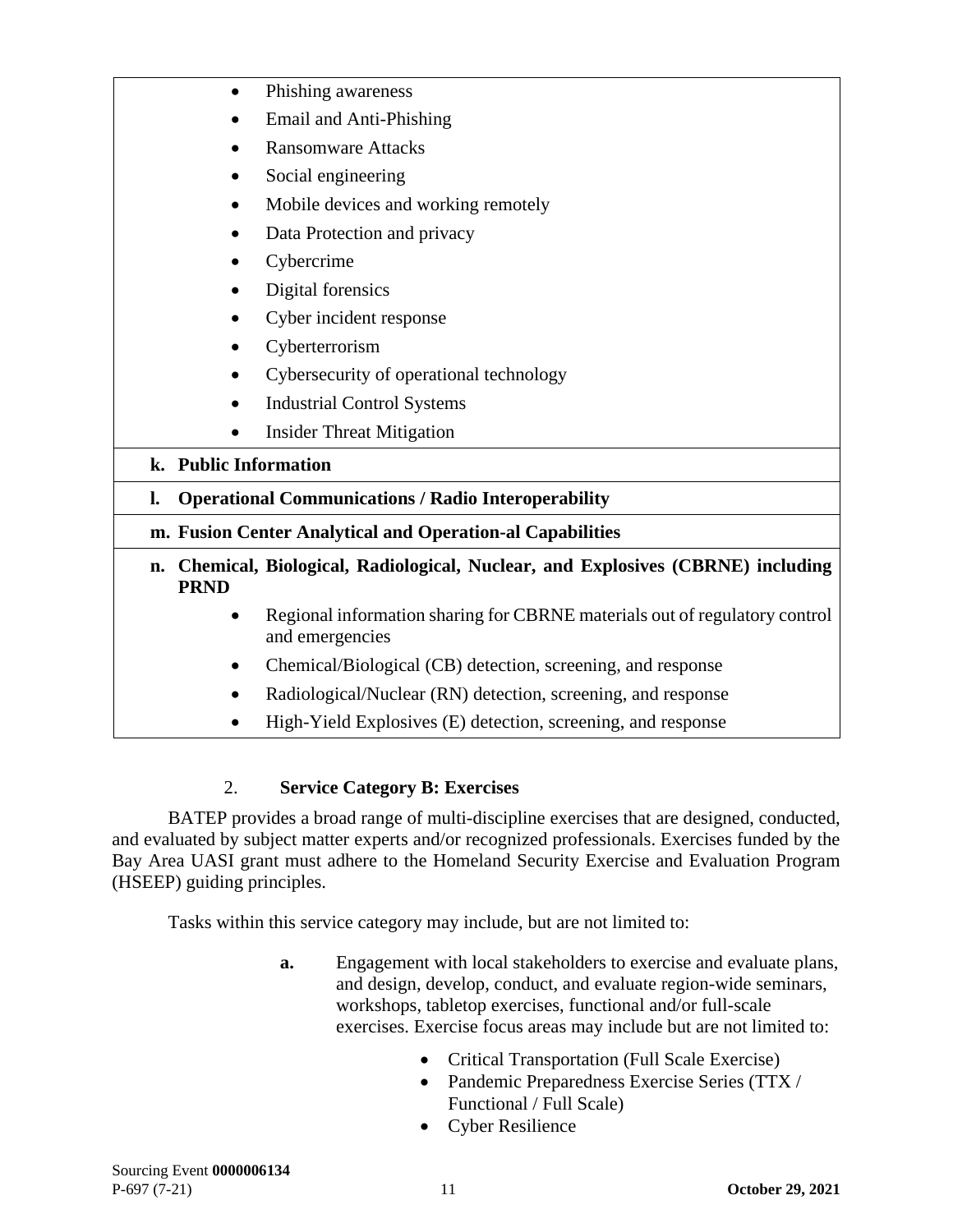- Chemical-Biological (CB)
- Radiation-Nuclear (RN)/Preventative RN Detection (PRND)
- High-Yield Explosives (E)
- All-Hazard Incident Management Team
- Hazardous Materials Response
- Rescue Systems
- Maritime/Water Rescue
- Critical Incident Response (for patrol officers)
- Activation of Emergency Operations Centers
- Regional Coordination
- Communications/ Radio interoperability
- Supply chain resilience
- Commodity distribution
- Pandemic Response
- Public Private Partnerships
- Public Health Emergency Preparedness
- Debris Management
- Public Health Preparedness
- School Threat Assessment and Management
- Targeted Violence Incident Prevention, Response and Recovery
- Bomb Arson Tracking
- Virtual Reality
- **b.** Integration of Bay Area agencies into regional, state, and federal exercises
- **c.** Facilitation of multi-agency, multi-disciplinary planning teams representing diverse organizational structures including cities, counties, and special districts of varying sizes, roles, and capacity
- **d.** Stakeholder outreach, management, and meeting facilitation to ensure inclusive and appropriate local, state, and federal multiagency, multi-discipline engagement in the exercise design, conduct, simulation, and evaluation given a particular incident scenario, scope, and impact.
- **e.** Development of a cyber exercise regime to test and evaluate the following:
	- Bay Area Cyber Incident Response Plan
	- Technology Recovery Plans
	- Elections Security Strategies
	- Cybersecurity and Medical Health
	- Virtual Security Operations Center Capabilities
- **f.** Provision and customization of a virtual exercise design and delivery platform that recreates a virtual environment for PIO's, cybersecurity, emergency management, and security education (i.e.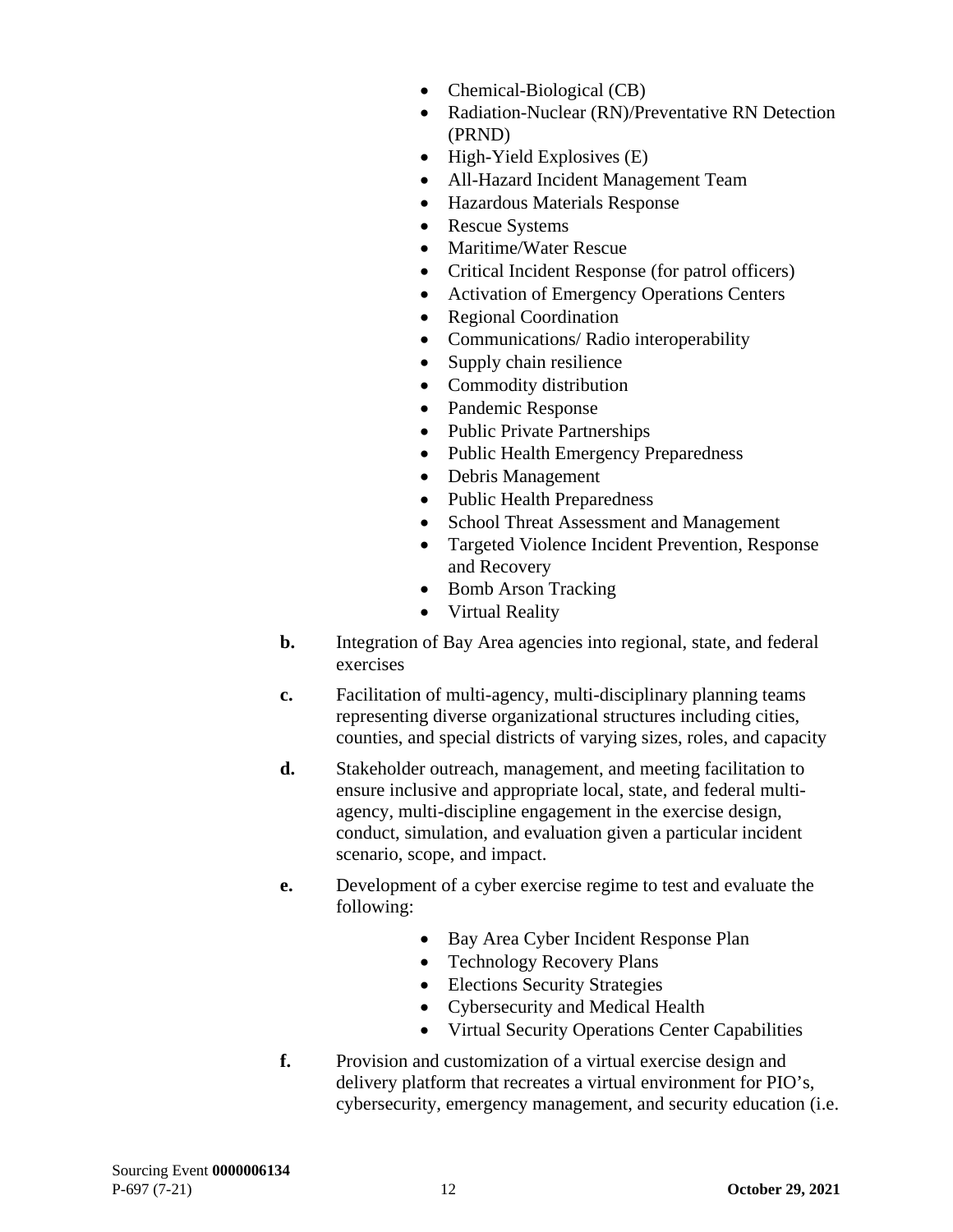allowing players to interact with virtual reality and/or simulated media). Exercises / tasks may include but are not limited to:

- Hands-on capture the flag exercises
- Team-based crisis simulation exercises
- Regional real-time simulation exercises
- Public information simulated media exercises
- Real-time exercise support through facilitation, hints, or expert assistance.
- **g.** Preparation of workshop/seminar summary reports, infographics, exercise after action and/or corrective action reports
- **h.** Design, coordination, delivery, and evaluation of multi-day conferences, symposiums, and capstone exercise series (i.e. the Bay Area UASI annual Public Safety Preparedness Summit). Tasks may include but are not limited to:
	- a. Marketing, invitations, and registration development and implementation of an outreach strategy to promote registration and ensure inclusive and appropriate engagement, graphics and visuals, and coordination with registrants
	- b. Conference planning development of the conference program, identification and coordination of panel sessions and keynote speakers
	- c. Conference facilitation and conduct on-site leadership and support to ensure a smooth run of show (i.e. master of ceremonies, panel facilitators, alert/warning subject matter experts, note takers, registration staff)
	- d. Conference summary development of a summary report capturing successes, challenges, and recommendations for improvement.
	- e. Logistics coordination and procurement identification and contracting with a conference venue, refreshments, signage, registration materials, etc.

#### **B. Regulatory and Compliance Requirements Specific to the Goods/Services Solicited**

<span id="page-15-0"></span>Prior to submitting a Proposal in response to this RFQ, Proposers must ensure they have fully read and understood the "Regulatory and Compliance Requirements" set forth in Attachment 1, Proposed Agreement Terms and Attachment 12, Grant Terms Contract Provisions for Non-Federal Entity Contracts under Federal Awards.

# **C. Articles Furnished**

<span id="page-15-1"></span>Articles and services delivered in accordance with contracts awarded pursuant to this RFQ must comply with applicable laws, ordinances and other legal requirements.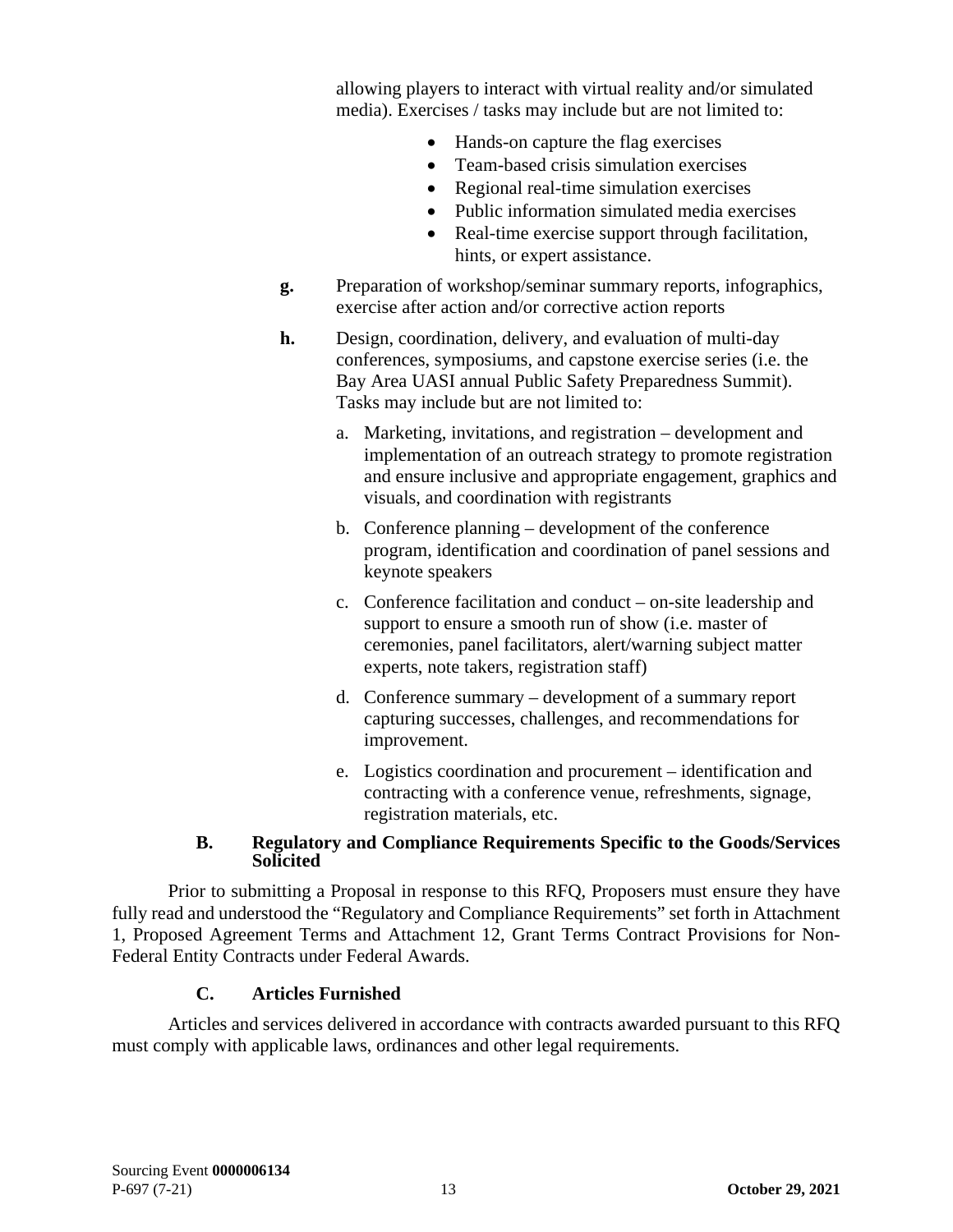# **D. Reserved** (**Alternates)**

**E. Reserved (Samples)**

# **F. Freight on Board and Shipping Costs**

<span id="page-16-2"></span><span id="page-16-1"></span><span id="page-16-0"></span>Goods shall be shipped Freight on Board, to any destination named in a Purchase Order issued by City against a Resulting Contract awarded to a Contractor in the Prequalified Pool. The cost of shipment must be incorporated into the offered unit costs.

# **G. Green Purchasing Requirements**

<span id="page-16-3"></span>In preparation for any Proposal submitted in response to this RFQ, Proposers are required to review the City [Mandatory Green Purchasing Requirements](https://sfgov.org/oca/green-purchasing-requirements) to ensure all goods and services offered to City in response to this RFQ comply with the City's Green Purchasing Requirements. In addition, Proposers are encouraged to refer to Attachment 1, City's Proposed Agreement Terms, for additional details related to the Green Purchasing Requirements applicable to any contract awarded pursuant to this RFQ.

# <span id="page-16-4"></span>**V. PROPOSAL EVALUATION CRITERIA**

| <b>Evaluation Phase</b>              | <b>Maximum Points</b> |
|--------------------------------------|-----------------------|
| Minimum Qualifications Documentation | Pass/Fail             |
| <b>Price Proposal</b>                | 30 Points             |
| Written Proposal                     | 70 Points             |
| <b>TOTAL POINTS</b>                  | 100                   |

# <span id="page-16-5"></span>**VI. REQUIRED SUPPORTING DOCUMENTATION**

Proposers must provide each Required Supporting Documentation ("RSD") identified below with their Proposal. Failure to do so may result in the Proposal being deemed Non Responsive.

|                  | <b>RSD1</b> Evidence that Proposer is 12B compliant or likely to become compliant within 30 days. |  |
|------------------|---------------------------------------------------------------------------------------------------|--|
| RSD <sub>2</sub> | <b>Completed Proposal Attachments:</b>                                                            |  |
|                  | $\Box$ Attachment 1: Proposer's Changes to City's Proposed Agreement Terms                        |  |
|                  | $\Box$ Attachment 1a: City's Purchase Order Terms                                                 |  |
|                  | $\Box$ Attachment 2: Proposer Questionnaire and References                                        |  |
|                  | $\Box$ Attachment 3: CMD Form 3                                                                   |  |
|                  | $\Box$ Attachment 4: Reserved (LBE Participation and Good Faith Outreach Forms)                   |  |
|                  | $\Box$ Attachment 5: Written Proposal Template                                                    |  |
|                  | $\Box$ Attachment 5a: Proposed Training Information Course Sheet (if applicable)                  |  |
|                  | $\Box$ Attachment 6: Reserved (Price Proposal Template)                                           |  |
|                  | $\Box$ Attachment 7: First Source Hiring Form                                                     |  |
|                  | □ Attachment 8: HCAO and MCO Declaration Forms                                                    |  |
|                  | $\Box$ Attachment 9: Reserved (Sweatfree Ordinance Forms)                                         |  |
|                  | $\Box$ Attachment 10: Bay Area Training and Exercise Program Course Catalog                       |  |
|                  | $\Box$ Attachment 11: Minimum Qualification Statement and Service Category Selection              |  |
|                  | Form                                                                                              |  |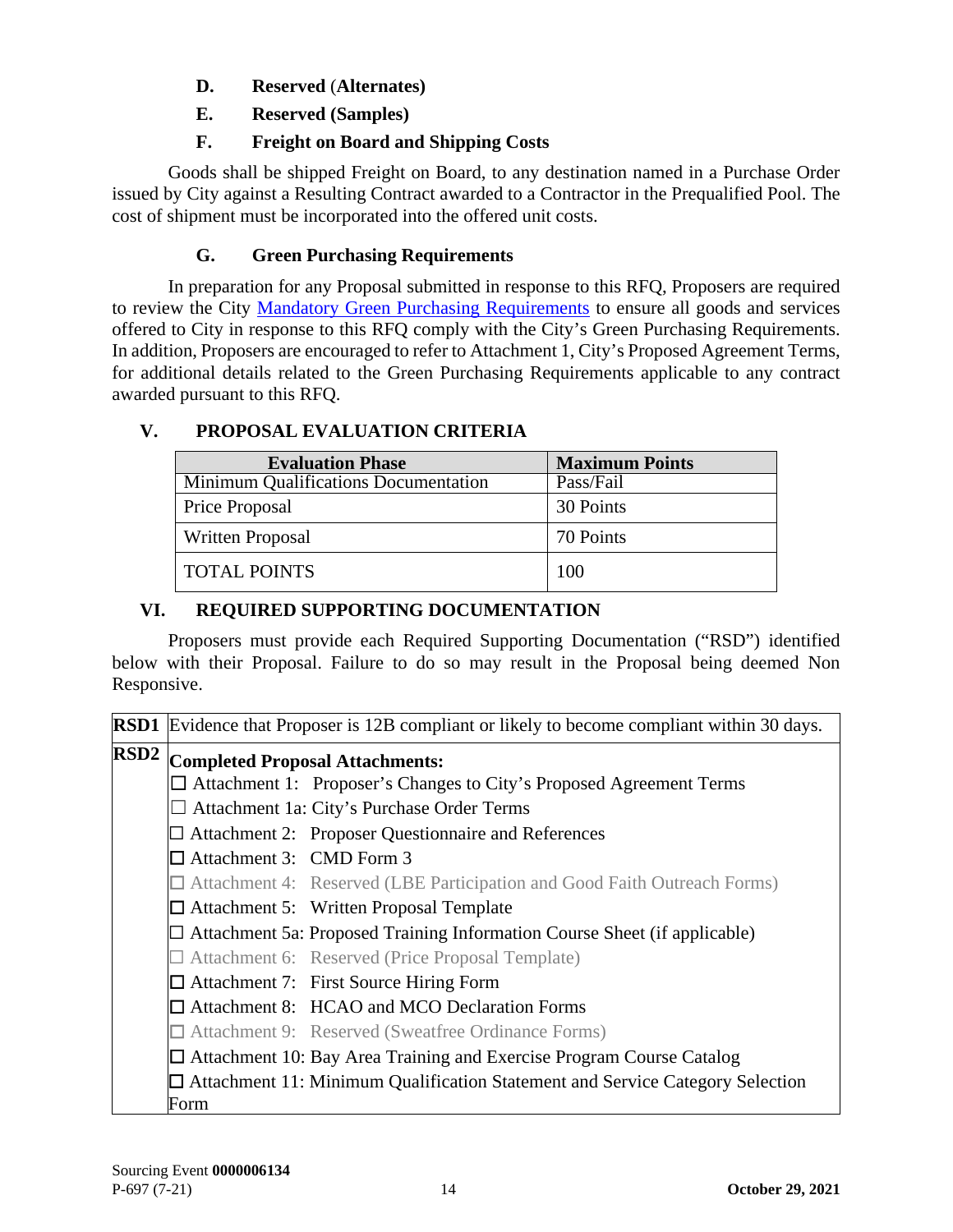| $\Box$ Attachment 12: Grant Terms Contract Provisions for Non-Federal Entity Contracts<br>under Federal Awards                                                                                                                                                                                                                                             |
|------------------------------------------------------------------------------------------------------------------------------------------------------------------------------------------------------------------------------------------------------------------------------------------------------------------------------------------------------------|
| <b>RSD3</b> Signed copies of all RFQ Addenda, if any.                                                                                                                                                                                                                                                                                                      |
| <b>RSD4</b> Non Profit Entities: If a Proposer is a non-profit entity that receives a cumulative total<br>per year of at least \$250,000 in City funds or City-administered funds and is a non-profit<br>organization as defined in Chapter 12L of the S.F. Administrative Code, the Proposer must<br>comply with Chapter 12L and include in its Proposal: |
| $(1)$ a statement describing its efforts to comply with the Chapter 12L provisions regarding<br>public access to Proposer's meetings and records, and                                                                                                                                                                                                      |
| $(2)$ a summary and disposition of all complaints concerning the Proposer's compliance<br>with Chapter 12L that were filed with the City in the last two years and deemed by the<br>City to be substantiated. If no such complaints were filed, the Proposer shall include a<br>statement to that effect.                                                  |
| Failure to comply with the reporting requirements of Chapter 12L or material<br>$ m$ isrepresentation in Proposer's Chapter 12L submissions shall be grounds for rejection<br>of the Proposal and/or termination of any subsequent Agreement reached on the basis of<br>the Proposal.                                                                      |

### <span id="page-17-0"></span>**VII. MINIMUM QUALIFICATIONS DOCUMENTATION (PASS/FAIL)**

Proposers must provide documentation that clearly demonstrates the Minimum Qualification (MQ) listed below has been met. Each Proposal will be reviewed for determination on whether Proposer meets the MQs referenced in this section. **This screening is a pass or fail determination and a Proposal that fails to meet the Minimum Qualifications will not be eligible for further consideration in the evaluation process**. The City reserves the right to request clarifications from Proposers prior to rejecting a Proposal for failure to meet the Minimum Qualifications. Additional Minimum Qualifications may be requested at time of contractor selection depending on FEMA Core Capabilities and Department of Homeland Security grant requirements, and scope specifications.

For each service category the Proposer wishes to be qualified for, the Proposer must describe two (2) projects i.e., trainings, exercises, programs, or services as listed in Section IV A.1-2 GOODS AND/OR SERVICES of similar size and scope previously managed by the Proposer within the last seven (7) years. Projects may be used be satisfy the Minimum Qualification requirement for multiple Service Categories. Proposers must use the Attachment 11, Minimum Qualification Statement and Service Category Selection Form to submit their project details and identify which Service Category they wish to be qualified for. At a minimum, project overviews to satisfy the MQs should include:

- a. Project name;
- b. Brief project description. Additional details can be provided under Firm Qualifications / Prior Projects;
- c. Dates when the project was performed;
- d. Project costs;
- e. Proposer's role and responsibilities in the project;
- f. Proposer's performance on delivering the project on schedule and on budget;
- g. Proposer staff members who worked on the project; and
- h. Client name and contact info.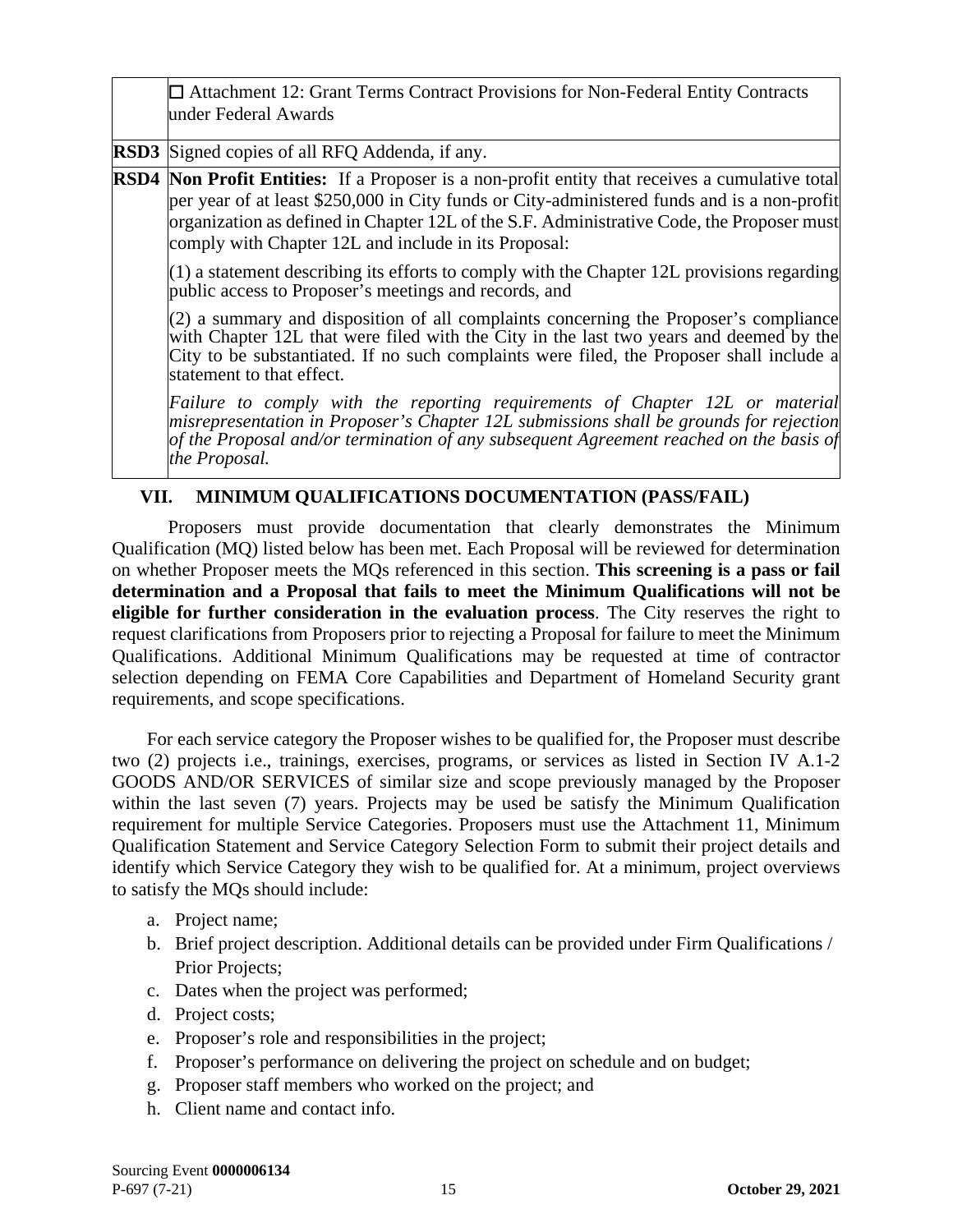| MO# | <b>Description</b>                                                                                                                                                                                                                                                                                                                                                                                                                                                                                                                      |
|-----|-----------------------------------------------------------------------------------------------------------------------------------------------------------------------------------------------------------------------------------------------------------------------------------------------------------------------------------------------------------------------------------------------------------------------------------------------------------------------------------------------------------------------------------------|
| MQ1 | Proposer shall have provided delivery of two (2) trainings, exercises,<br>programs, or services as listed in Section IV A.1-2 GOODS AND/OR<br>SERVICES in the last seven (7) years immediately preceding the issuance of<br>this RFQ. Submitted examples must demonstrate similar services to those<br>requested in this RFQ. If applying for <b>both</b> the training and exercise<br>prequalified vendor pools, Proposer must submit two (2) examples of<br>applicable training delivery AND two (2) examples of applicable exercises |
|     | conducted.                                                                                                                                                                                                                                                                                                                                                                                                                                                                                                                              |

# **VIII. PRICE PROPOSAL (30 POINTS)**

<span id="page-18-0"></span>Respondents must submit a fee proposal listing the training / exercise name, labor category, discipline, and hourly rate of all staff members anticipated to conduct services for DEM-UASI. The fee proposal may be subject to negotiation upon contract award. The City reserves the right to accept other than the lowest priced offer and to reject any submittals that are not responsive to this request.

# <span id="page-18-1"></span>**IX. WRITTEN PROPOSAL (70 POINTS)**

In addition to submitting documents supporting each Minimum Qualification as required by this RFQ, Proposers shall also submit a Written Proposal consisting of each item set forth in **Attachment 5, Written Proposal** and, if applicable, **Attachment 5a, Proposed Training Course Information Sheet** to the service category(ies) in which Proposer is applying to prequalify.

# <span id="page-18-2"></span>**X. RESERVED (ORAL INTERVIEWS)**

### <span id="page-18-3"></span>**XI. INSURANCE AND BONDS**

### **A. Insurance**

<span id="page-18-4"></span>In the event a Proposer is selected from the Prequalified Pool established pursuant this RFQ, and prior to award of a Contract, the successful Proposer(s) will be required to furnish evidence of insurance as outlined in Attachment 1, City's Proposed Agreement Terms.

<span id="page-18-5"></span>**B. Reserved (Performance Bond)**

# <span id="page-18-6"></span>**C. Reserved (Fidelity Bond)**

### **D. Failure to Provide Insurance and/or Bonds**

<span id="page-18-7"></span>In the event a Proposer is selected from the Prequalified Pool established pursuant this RFQ, and prior to award of a Contract, within ten business days of the receipt of a notice of award of a Contract, the Proposer to whom the contract is awarded shall deliver the required bond documents and/or specified insurance certificates and policy endorsements to City. If the Proposer fails or refuses to furnish the required bond and/or insurance within ten days after receiving notice to award a Contract, City may, at its option, determine that the Proposer has abandoned its Proposal. Thereupon the tentative award of said contract to this Proposer shall be canceled and City shall notify the Proposer's surety and collect on the Proposer's bond (or the check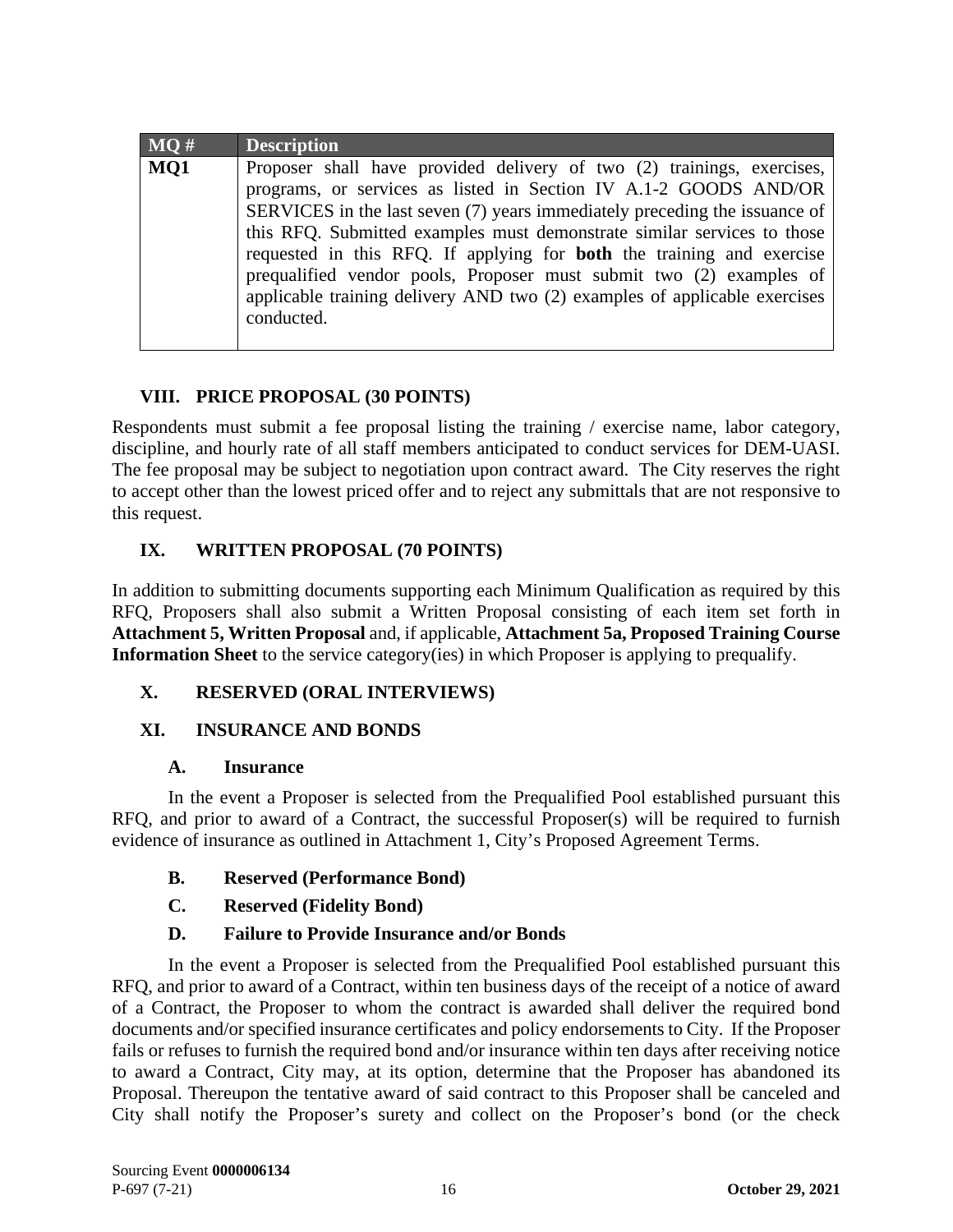accompanying its Proposal shall be deposited with the Treasurer of the City and County of San Francisco for collection) and the proceeds thereof shall be retained by City as partial liquidated damages for failure of such Proposer to properly file the bonds and insurance herein required. The foregoing in no way limits the damages which are recoverable by City whether or not defined elsewhere in the contract documents.

# <span id="page-19-1"></span><span id="page-19-0"></span>**XII. TERMS AND CONDITIONS FOR RECEIPT OF PROPOSALS**

# **A. Reserved (Cybersecurity Risk Assessment)**

### **B. RFQ Errors and Omissions**

<span id="page-19-2"></span>Proposers are responsible for reviewing all portions of this RFQ. Proposers are to promptly notify the City, in writing and to the RFQ contact person if the Proposer discovers any ambiguity, discrepancy, omission, or other error in the RFQ. Any such notification should be directed to the City promptly after discovery, but in no event later than the deadline for questions. Modifications and clarifications will be made by Addenda as provided below.

### **C. Objections to RFQ Terms**

<span id="page-19-3"></span>Should a Proposer object on any ground to any provision or legal requirement set forth in this RFQ, the Proposer must, no later than the deadline for questions, provide written notice to the City setting forth with specificity the grounds for the objection. The failure of a Proposer to object in the manner set forth in this paragraph shall constitute a complete and irrevocable waiver of any such objection.

### **D. RFQ Addenda**

<span id="page-19-4"></span>The City may modify this RFQ, prior to the Proposal due date, by issuing an Addendum to the RFQ, which will be posted on the San Francisco Supplier Portal. Every Addendum will create a new version of the Sourcing Event and Proposers must monitor the event for new versions. **The Proposer shall be responsible for ensuring that its Proposal reflects any and all RFQ Addenda issued by the City prior to the Proposal due date regardless of when the Proposal is submitted**. Therefore, the City recommends that the Proposer consult the website frequently, including shortly before the Proposal due date, to determine if the Proposer has downloaded all RFQ Addenda. It is the responsibility of the Proposer to check for any Addenda, Questions and Answers documents, and updates, which may be posted to the subject RFQ.

### **THE SUBMITTAL OF A RESPONSE TO THIS SOLICITATION SHALL EXPLICITLY STIPULATE ACCEPTANCE BY THE PROPOSERS OF THE TERMS FOUND IN THIS SOLICITATION, ANY AND ALL ADDENDA ISSUED TO THIS SOLICITATION, AND THE PROPOSED CONTRACT TERMS.**

### **E. Proposal Term**

<span id="page-19-5"></span>Submission of a Proposal signifies that the proposed products, services and prices are valid for the duration of the Prequalified Pool established pursuant to this RFQ. Proposal due date and that the quoted prices are genuine and not the result of collusion or any other anti-competitive activity. At Proposer's election, the Proposal may remain valid beyond the duration of the Prequalified Pool established pursuant to this RFQ..

### **F. Revision to Proposal**

<span id="page-19-6"></span>A Proposer may revise a Proposal on the Proposer's own initiative at any time before the deadline for submission of Proposals. The Proposer must submit the revised Proposal in the same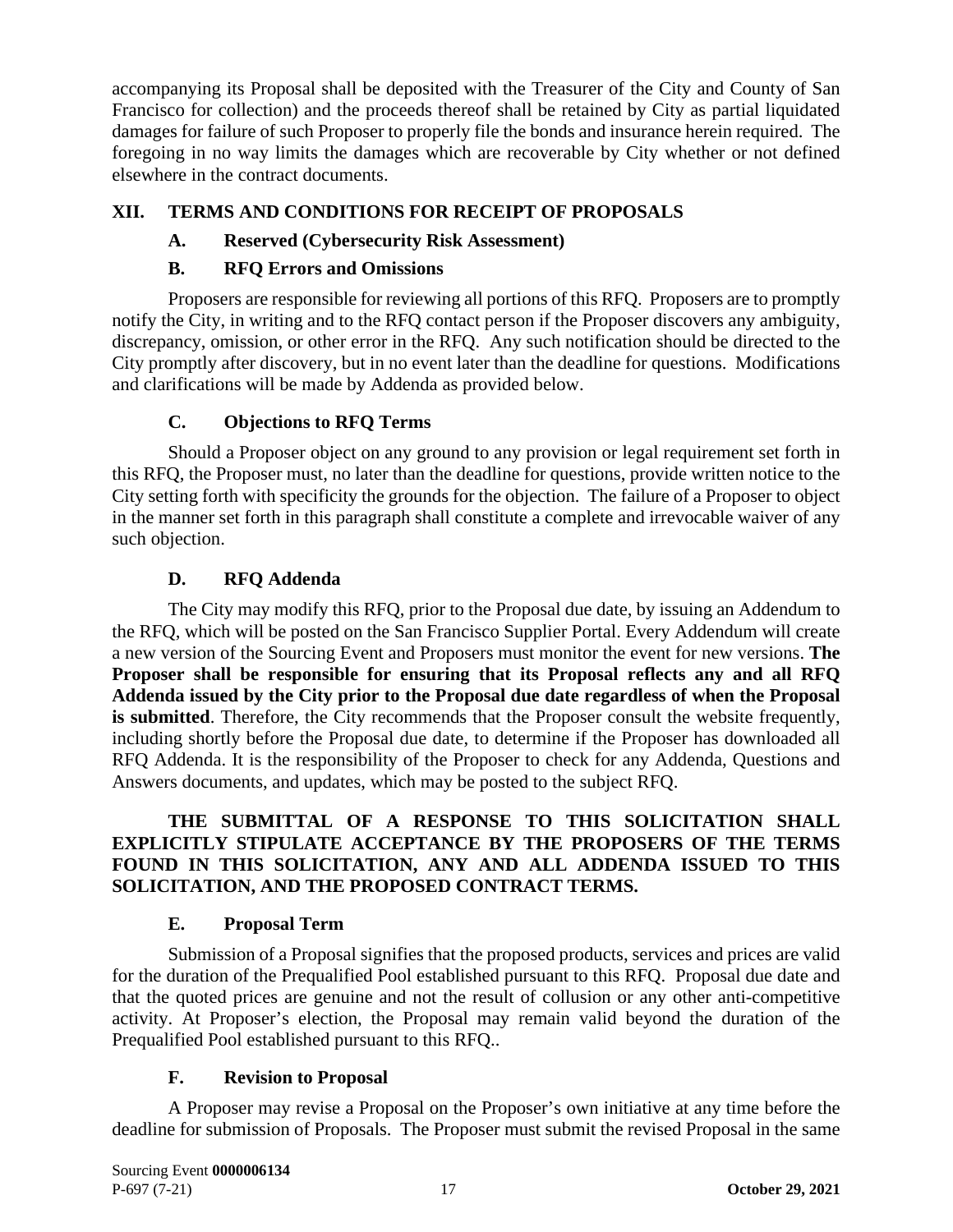manner as the original. A revised Proposal must be received on or before, but no later than the Proposal due date and time. In no case will a statement of intent to submit a revised Proposal, or commencement of a revision process, extend the Proposal deadline for any Proposer. At any time during the Proposal evaluation process, the City may require a Proposer to provide oral or written clarification of its Proposal. The City reserves the right to make an award without further clarifications of Proposals received.

# **G. Proposal Errors and Omissions**

<span id="page-20-0"></span>Failure by the City to object to an error, omission, or deviation in the Proposal will in no way modify the RFQ or excuse the Proposer from full compliance with the specifications of this RFQ or any contract awarded pursuant to this RFQ.

# **H. Financial Responsibility**

<span id="page-20-1"></span>The City accepts no financial responsibility for any costs incurred by a Proposer in responding to this RFQ. Proposers acknowledge and agree that their submissions in response to this RFQ will become the property of the City and may be used by the City in any way deemed appropriate.

# **I. Proposer's Obligations under the Campaign Reform Ordinance**

<span id="page-20-2"></span>If a Resulting Contract awarded to the Prequalified Pool has (A) a value of \$100,000 or more in a fiscal year and (B) requires the approval of an elected City official, Proposers are hereby advised:

- 1. Submission of a Proposal in response to a solicitation made to the Prequalified Pool may subject the Proposers to restrictions under Campaign and Governmental Conduct Code Section 1.126, which prohibits City contractors, Proposers, and their affiliates from making political contributions to certain City elective officers and candidates; and
- 2. Before submitting a Proposal in response to a solicitation made to the Prequalified Pool, Proposers are required to notify their affiliates and subcontractors listed in the awarded contract or Proposal of the political contribution restrictions set forth in Campaign and Governmental Conduct Code Section 1.126.

This restriction applies to the party seeking the contract, the party's board of directors, chairperson, chief executive officer, chief financial officer, chief operating officer, any person with an ownership interest greater than ten percent, and any political committees controlled or sponsored by the party, as well as any subcontractors listed in the contract awarded to a Proposer in the Prequalified Pool of Proposers. The law both prohibits the donor from giving contributions and prohibits the elected official from soliciting or accepting them.

The people and entities listed in the preceding paragraph may not make a campaign contribution to the elected official at any time from the submission of a Proposal for a contract until either: (1) negotiations are terminated and no contract is awarded; or (2) twelve months have elapsed since the award of the contract.

A violation of Section 1.126 may result in criminal, civil, or administrative penalties. For further information, Proposers should contact the San Francisco Ethics Commission at [\(415\)](tel:(415)%20252-3100)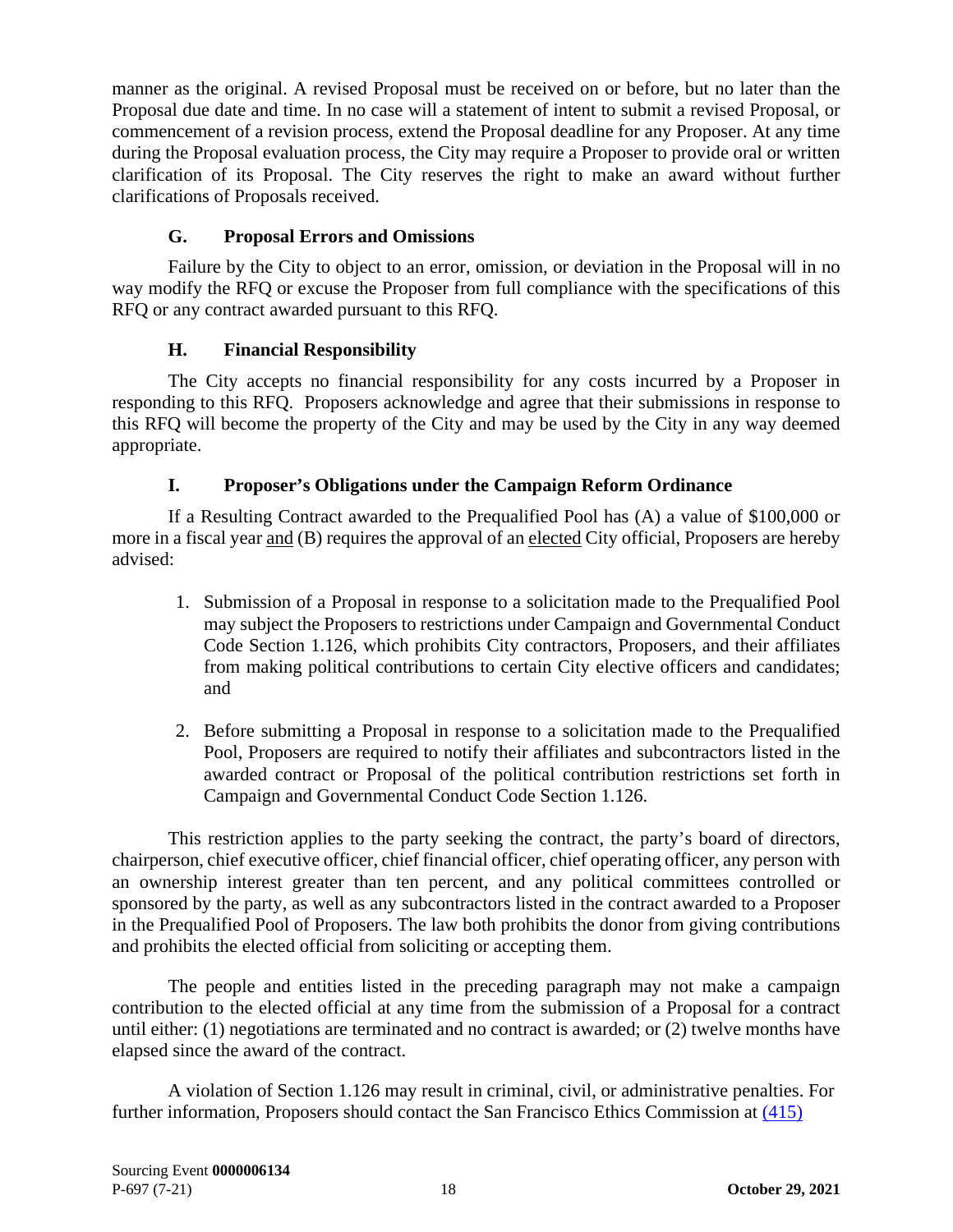[252-3100](tel:(415)%20252-3100) or go to [https://sfethics.org/compliance/city-officers/city-contracts/city](https://sfethics.org/compliance/city-officers/city-contracts/city-departments/notifying-bidders-and-potential-bidders)[departments/notifying-Proposer-and-potential-Proposer.](https://sfethics.org/compliance/city-officers/city-contracts/city-departments/notifying-bidders-and-potential-bidders)

## **J. Reservations of Rights by the City**

<span id="page-21-0"></span>The issuance of this RFQ does not constitute a guarantee by the City that a contract will be awarded or executed by the City. The City expressly reserves the right at any time to:

1. Waive or correct any defect or informality in any response, Proposal, or Proposal procedure;

- 2. Reject any or all Proposals;
- 3. Reissue the RFQ;

4. Prior to submission deadline for Proposals, modify all or any portion of the selection procedures, including deadlines for accepting responses, the specifications or requirements for any materials, equipment or services to be provided under this RFQ, or the requirements for contents or format of the Proposals;

5. Procure any materials, equipment or services specified in this RFQ by any other means; or

6. Determine that the subject goods or services are no longer necessary.

# **K. No Waiver**

<span id="page-21-1"></span>No waiver by the City of any provision of this RFQ shall be implied from the City's failure to recognize or take action on account of a Proposer's failure to comply with this RFQ.

## **L. Other**

<span id="page-21-2"></span>1. The City may make such investigation, as it deems necessary, prior to the creation of the Prequalified Pool or the award of a contract to a Proposer in the Prequalified Pool to determine the conditions under which the goods are to be delivered or the work is to be performed. Factors considered by the City shall include, but not be limited to:

a. Any condition set forth in this RFQ;

b. Adequacy of Proposer's plant facilities and/or equipment, location and personnel location to properly perform all services called for under the Contract; and

c. Delivery time(s).

2. City reserves the right to inspect an awarded Proposer's place of business prior award of and/or at any time during the contract term (or any extension thereof) to aid City in determining an awarded Proposer's capabilities and qualifications.

3. Failure to timely execute a contract, or to furnish any and all insurance certificates and policy endorsements, surety bonds or other materials required in the contract, shall be deemed an abandonment of a contract offer. The City, in its sole discretion, may select another Proposer and may proceed against the original selectee for damages.

4. City reserves the right to reject any Proposal on which the information submitted by Proposer fails to satisfy City and/or if Proposer is unable to supply the information and documentation required by this RFQ within the period of time requested.